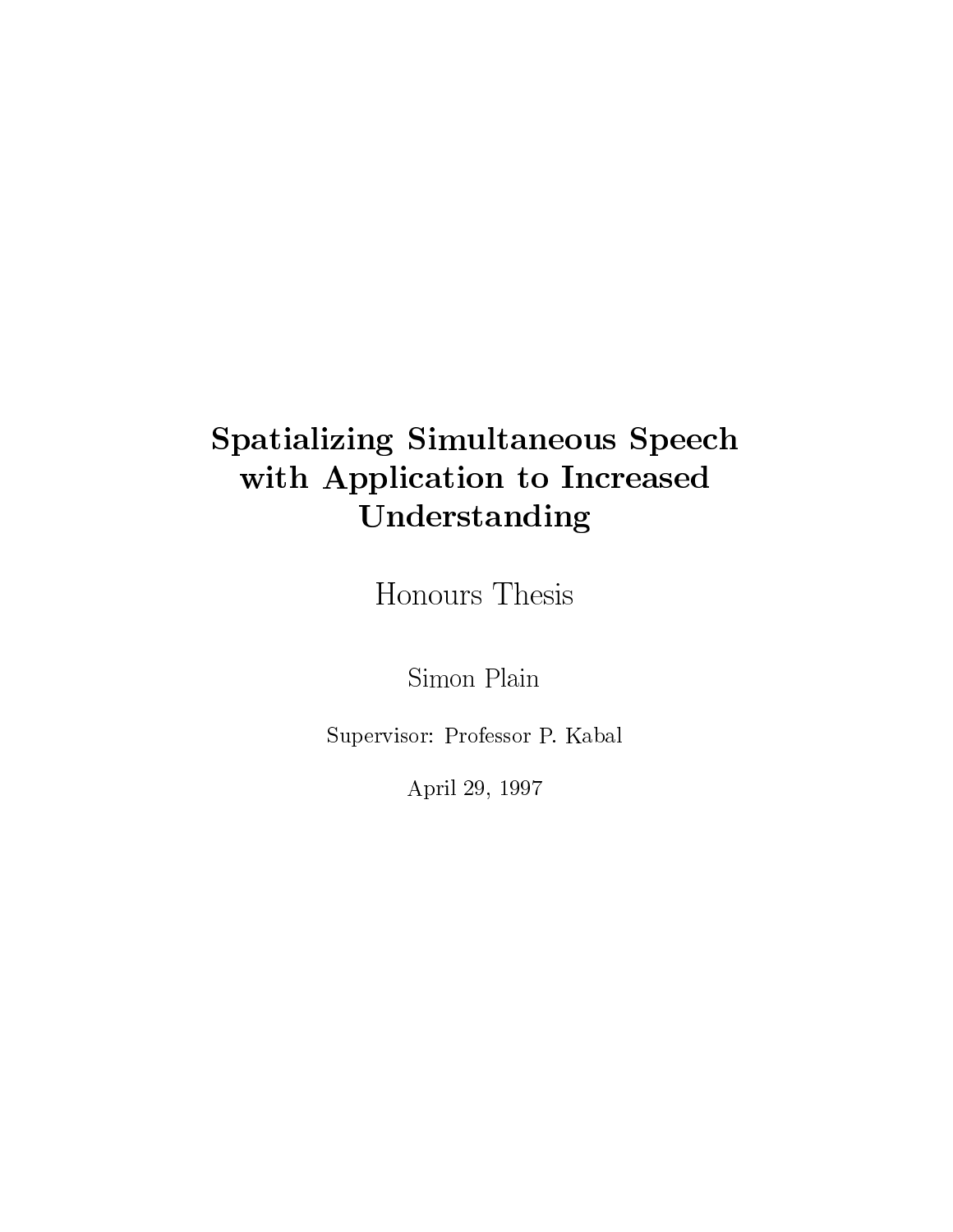#### Abstract

How well we understand speech from several simultaneous speakers depends on several factors, including whether we process the speech in a serial or parallel fashion. Our ability to understand one speaker amongst many is quite strong but a much greater challenge is to understand two speakers at once, especially if we are hearing these speakers over headphones. An enhancement to the speech which will aid us in this endeavor is desired.

One proposed method of increasing this ability is to cause the listener to perceive the speakers as being separated in space. This paper will examine how this can be done using digital signal processing to allow the listener to hear the moved speech over headphones.

Our perception of a speakers' location has do with the speakers' direction relative to the listener and the environment (room, open space, concert hall, etc.) around them. The speaker's direction can be simulated by filtering the speech through a stereo finite impulse response filter called an HRTF (Head Related Transfer Function). The speaker's distance can be simulated by sending reverberation to the listener. Reverberation is composed of early and late reflections of sound off the surfaces in a room. The ratio of direct sound to reverberant sound is a strong cue to the distance of a sound source.

An algorithm was implemented to perform these transformations and tested with several subjects. The subjects were able to determine direction fairly well although the well documented front-back reversal error was often encountered. Distance is difficult to model properly in headphones due to the sound source being right beside the ear. Consequently, tests on sub ject's estimation of distance distance resulted in the judgement being quite a bit shorter than the designed distance. Reverberation, however, clearly helped in externalizing the sound from the head.

Spatialization of sound was then applied to the problem of parallel speech understanding, and several tests were performed. The results indicated that parallel speech was indeed easier to understand when the speakers were separated and externalized from the head. Understanding was higher for separated speakers than for one speaker in each ear (one mono-phone speech file per ear) and for both speakers superimposed at a distance external to the head.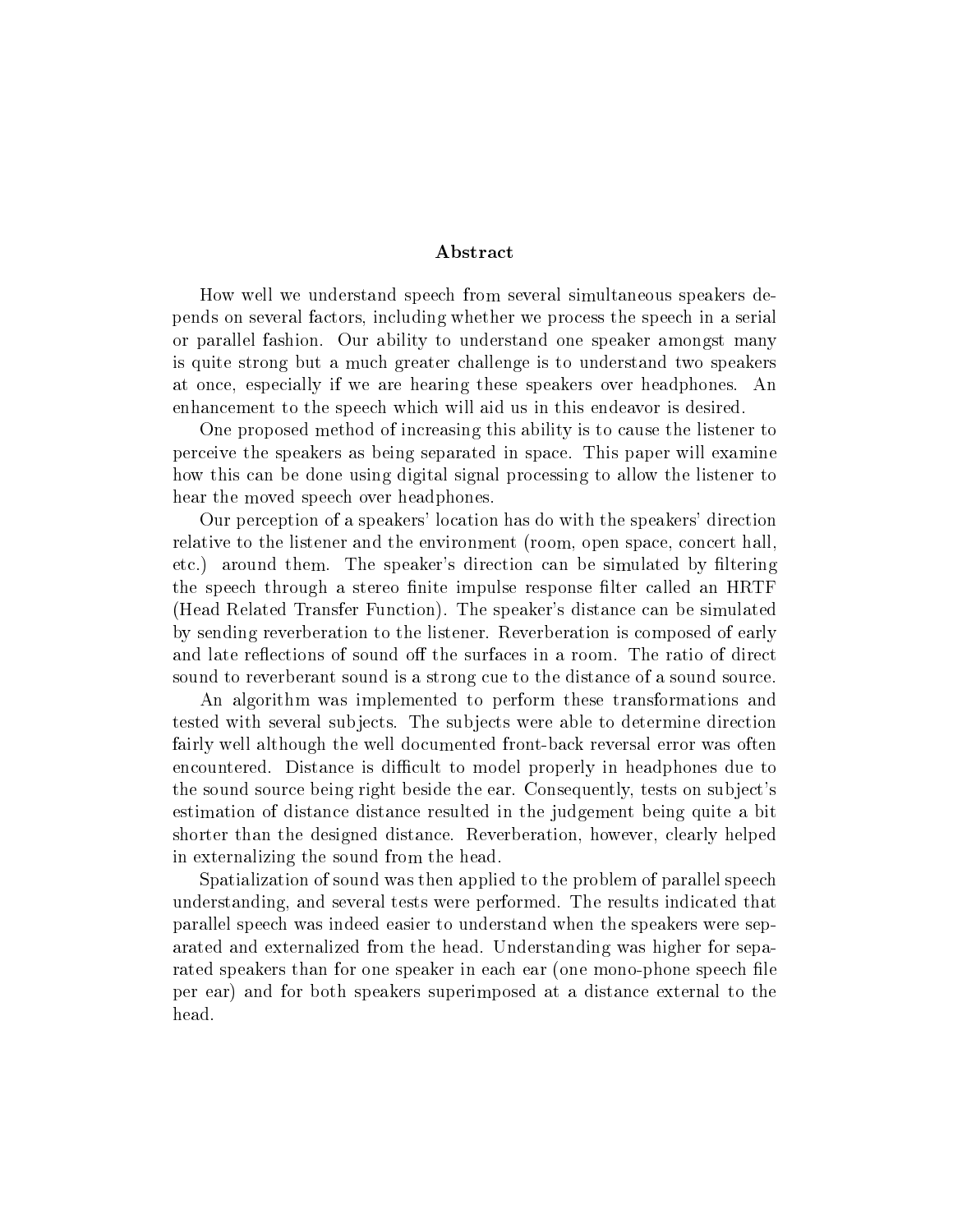#### Acknowledgements

I would like to thank my supervisor, Peter Kabal, for his direction when it was needed. Without his help I would have been lost long ago. I would also like to thank Margaret Sharp for lending her voice, and all the subjects of my tests for their help as well.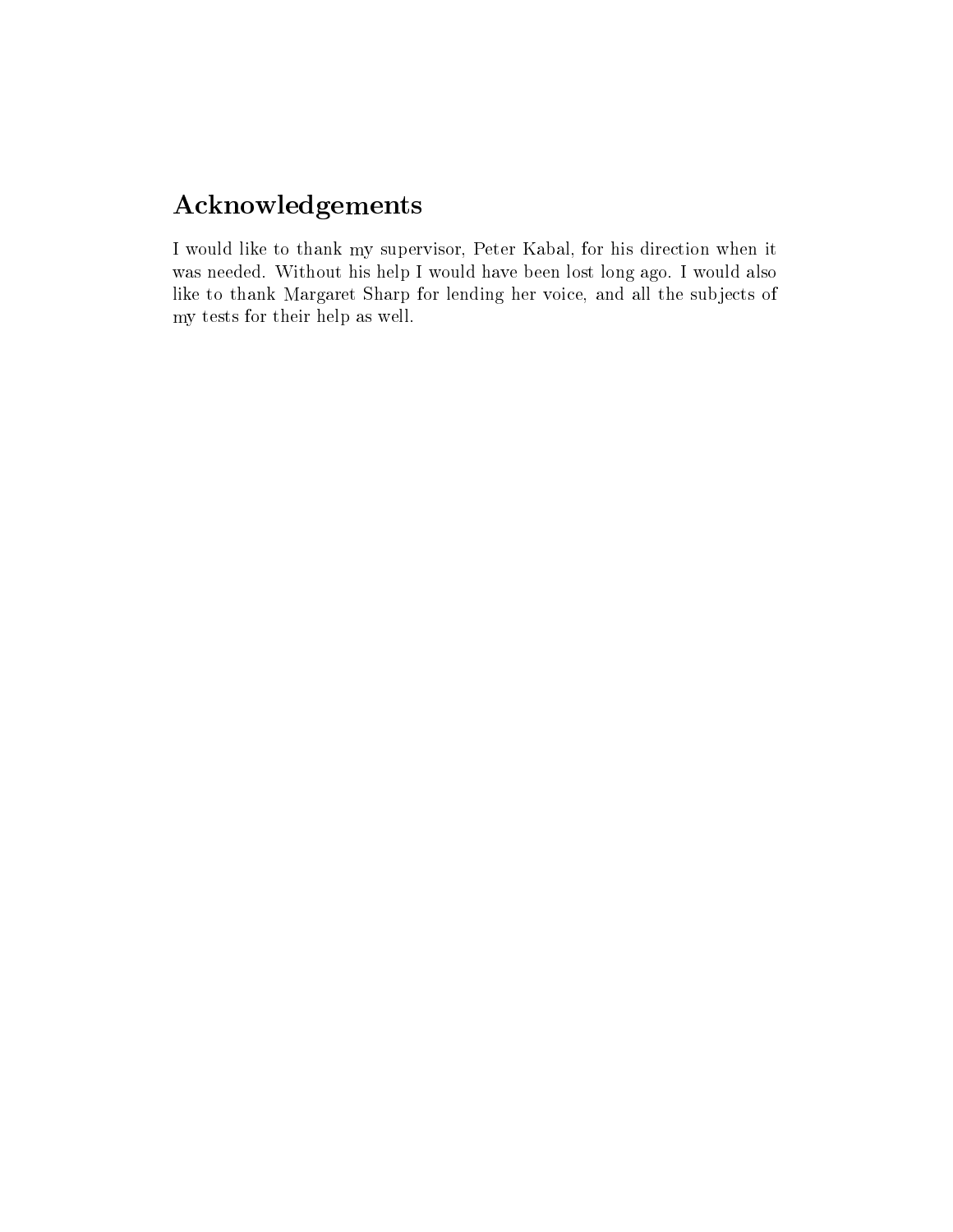# **Contents**

| $\mathbf{1}$   | Introduction                                                                                                                                                                               | 1                                   |
|----------------|--------------------------------------------------------------------------------------------------------------------------------------------------------------------------------------------|-------------------------------------|
| $\overline{2}$ | <b>Background</b><br>2.1<br>Changing the Direction of a Sound Source<br>2.2<br>Externalizing Sound with Room Reverberation<br>2.3<br>Human Recognition of Two Simultaneous Speakers<br>2.4 | 3<br>3<br>$6\phantom{.}6$<br>6<br>9 |
| 3              | Implementation of 3-D Sound                                                                                                                                                                | 11                                  |
| 4              | <b>Description of Experiment Procedures</b><br>Human Recognition of 3-D Speech<br>4.1<br>4.2                                                                                               | 16<br><b>16</b><br>-17              |
| 5.             | <b>Experiment Results and Discussion</b><br>5.1<br>5.2                                                                                                                                     | 18<br>-18<br>19                     |
| 6              | <b>Conclusions and Future Work</b>                                                                                                                                                         | 21                                  |
|                | A Example Shell Script                                                                                                                                                                     | 23                                  |
|                | <b>Bibliography</b>                                                                                                                                                                        | 26                                  |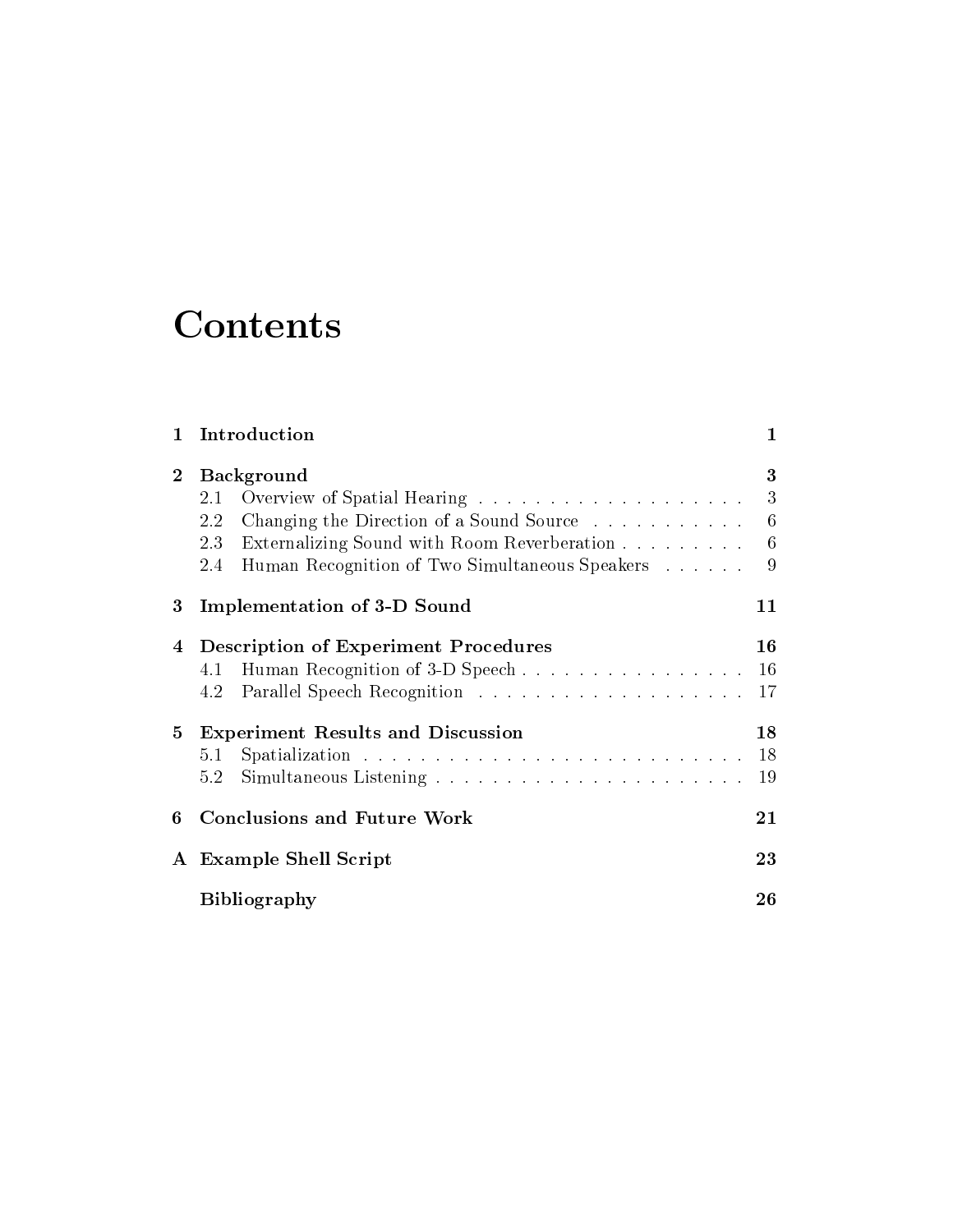# List of Figures

| 2.2 Measuring Spatialized Sound Position 5 |  |
|--------------------------------------------|--|
|                                            |  |
|                                            |  |
|                                            |  |
|                                            |  |
|                                            |  |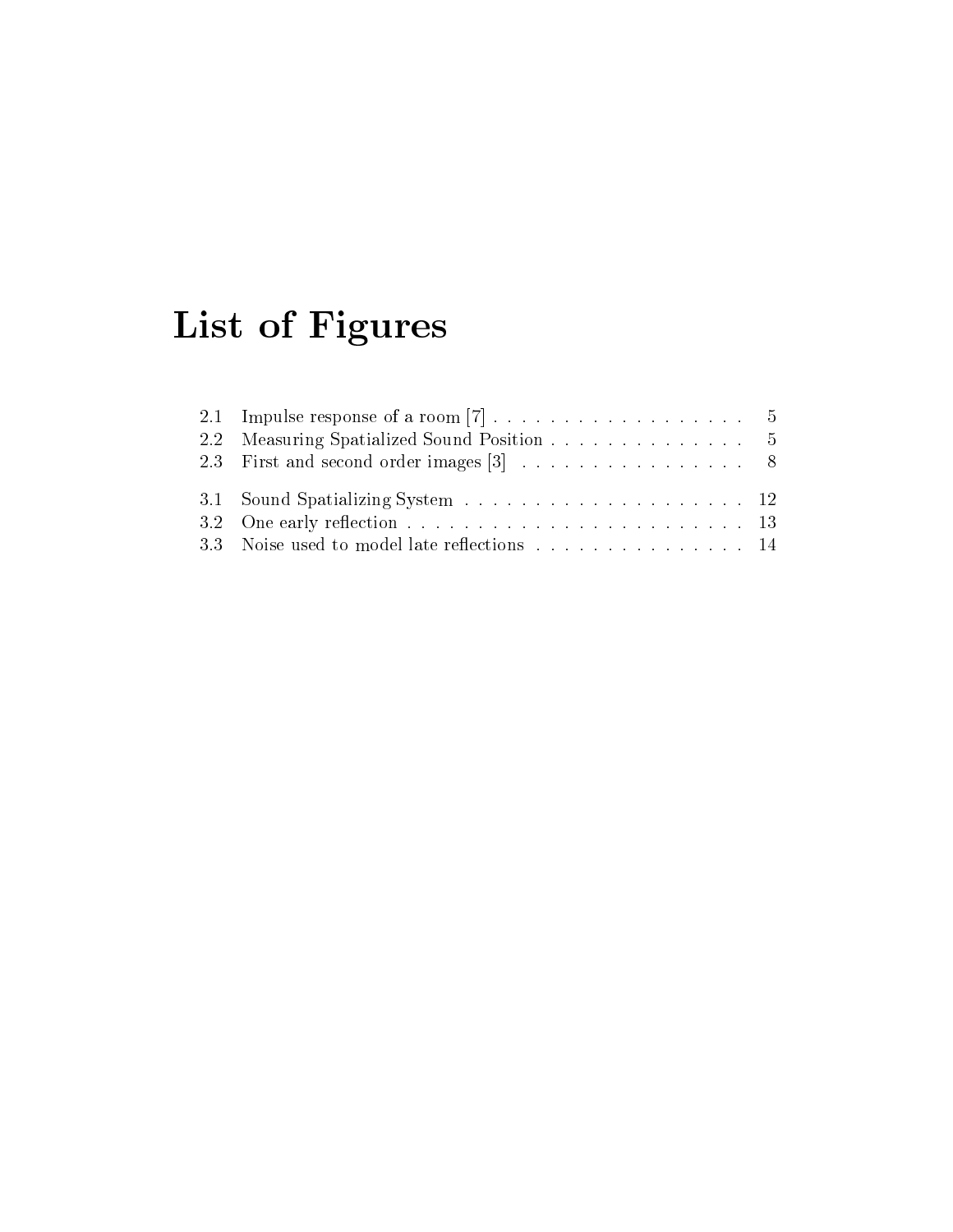### Introduction

There has been a great deal of work recently in the field of three dimensional (3-D) simulations of sound for various applications[1, 2, 3, 7, 11]. Most of these applications relate to the creation of a kind of virtual reality sound field.

3-D sound involves conceptualizing the location of a virtual sound source relative to the listener and manipulating sound so it seems to be coming from that virtual source. This is done through a series of steps to:

- (i) Change the direction from which the sound is coming.
- (ii) Change the perceived distance of the sound.

If these two goals can be effectively accomplished through signal processing so that the sound is truly spatial over headphones, three dimensional sound can be achieved.

Other ways of implementing three dimensional sound, including the use of loudspeakers, have been explored [15], but are not practical for many applications.

One application of three dimensional sound which has not been much investigated is that of increasing people's understanding of simultaneous speech.

It has been well documented that a person in a crowd is able to focus in on the speech of one person in that crowd, despite the confusion of environmental noise (other people talking). Several researchers have demonstrated [5, 13, 19] that spatial separation of speakers is a key factor in people's ability to perform selective listening. Work has also been done on the extent to which humans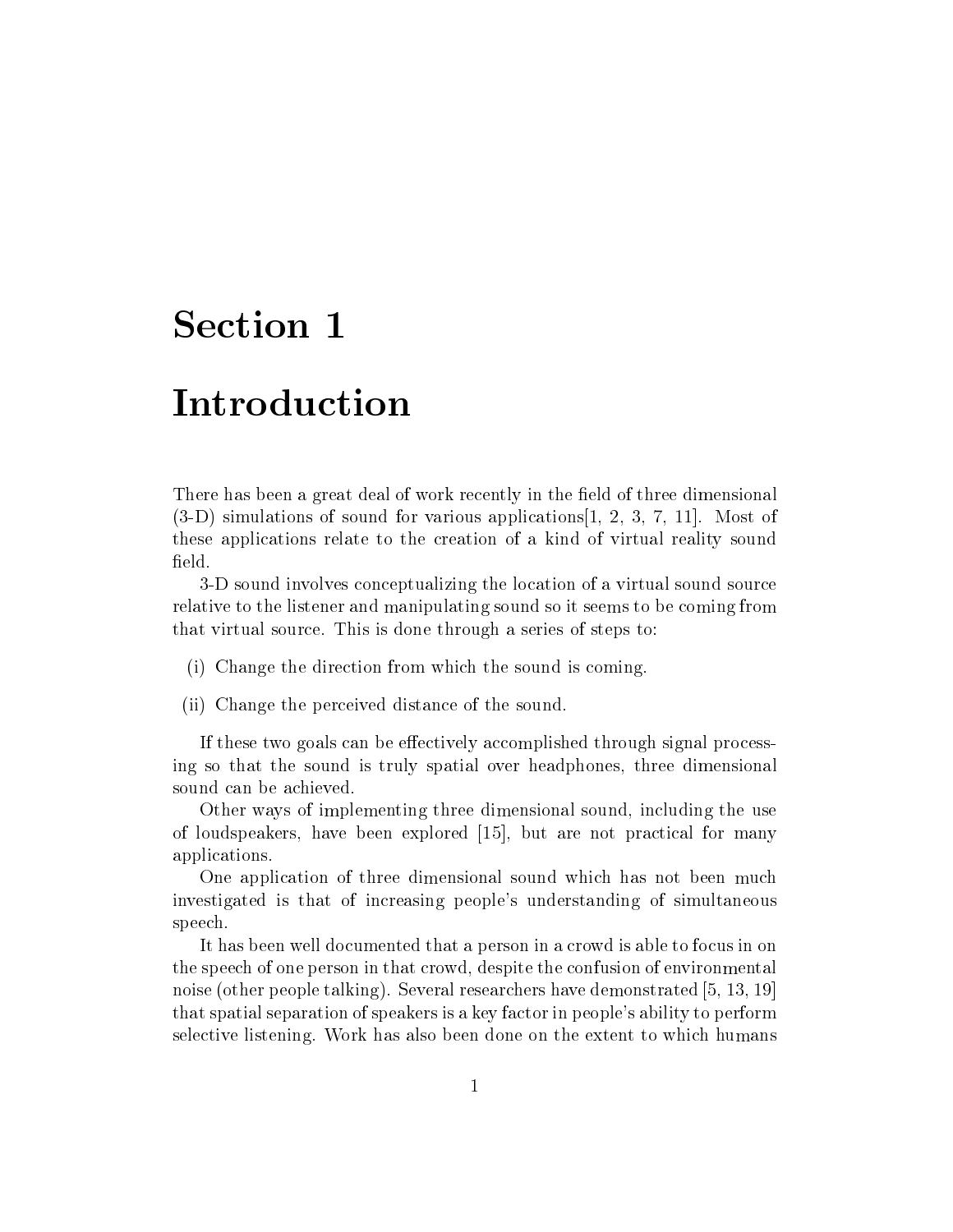can understand simultaneous speech in parallel. Parallel understanding is a much more difficult task which, from previous research and some experiments described in this document, seems to be aided by separation of speakers. The ability to process sound so that listeners could understand two speakers at a time has potential application for situations where there are two or more speakers, such as in a plane's cockpit, and two or more are important to be understood simultaneously. Changing the directions from which two speakers are speaking to you is easy when the speakers are present in a room with you, but much more difficult when you are hearing their speech over headphones [16]. Here is where the idea of three dimensional sound processing comes in.

The endeavor described in this document is an attempt to use 3-D signal processing to spatialize two speakers and, in a preliminary fashion, determine the effectiveness of this algorithm for simultaneous recognition of speech.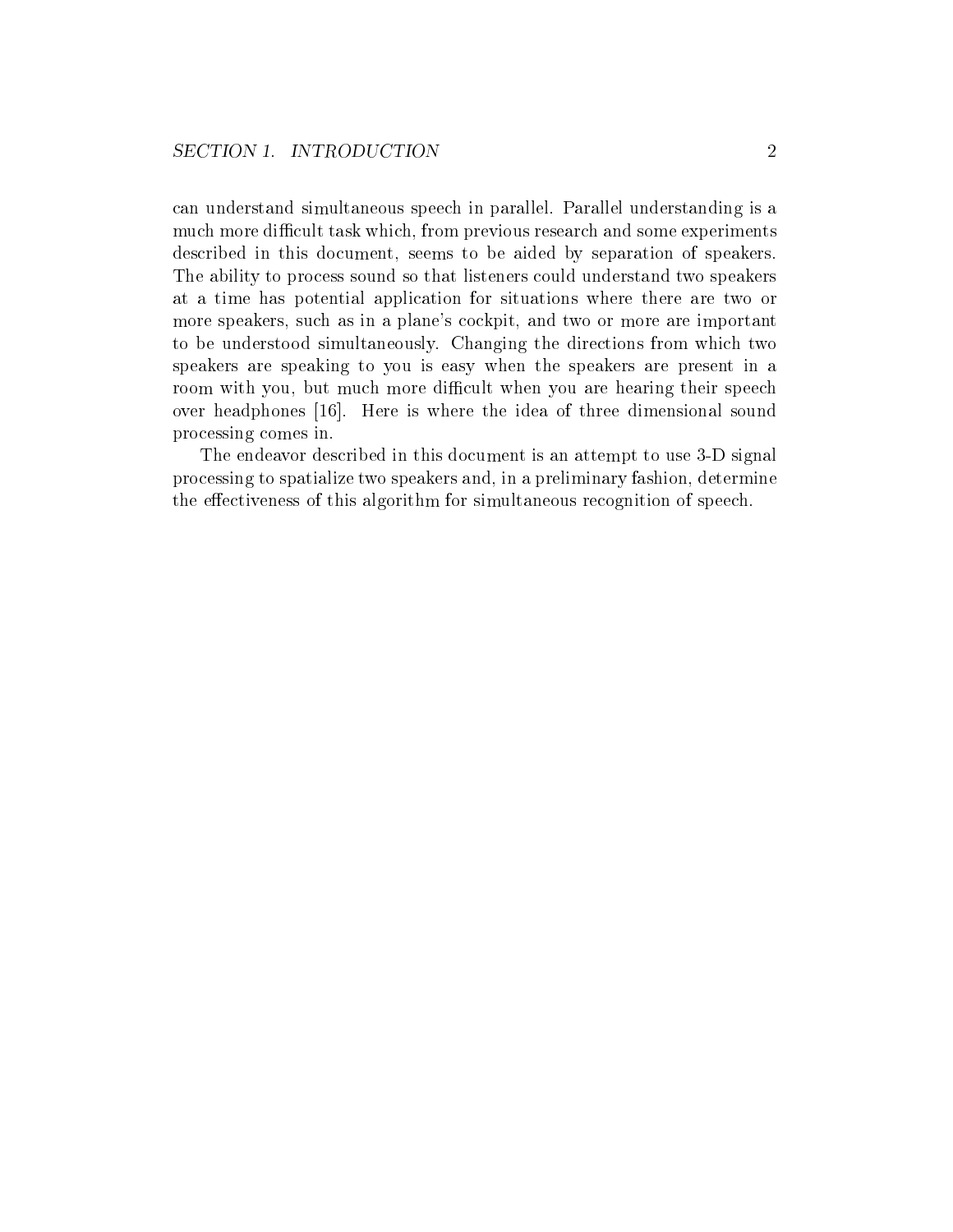### Background

#### 2.1 Overview of Spatial Hearing

#### Head Shading Cues to Spatial Hearing

The first question we must ask is how is the location of a speaker detected by the ears and brain? When we are being spoken to, sound waves reach our ears from the direction of the person speaking. Let us imagine that someone is speaking to us from our left. The ear the speaker is closest to (the left) receives the information before the right ear. The time lapse between the two ears receiving the signal is called the Interaural Time Difference (ITD). The right ear also hears the speech to be slightly quieter than the left ear did for two reasons:

- 1. The right ear is further away, and sound intensity decreases with distance.
- 2. The sound has had to go around the listener's head. In other words, the head has shielded the right ear from some of the noise.

Together these two effects cause what is called the Interaural Intensity Difference (IID). Another cue which tells us where a person is speaking from is the shaping effects our ears, specifically our pinnae (external part of the ear), have on the incoming sound. This shaping effect helps in sound localization by making the ear more sensitive to sounds coming from the front of the listener then from behind the listener  $[12]$ . All of these physical effects and our brain's interpretation of them help us determine from what direction a sound originates.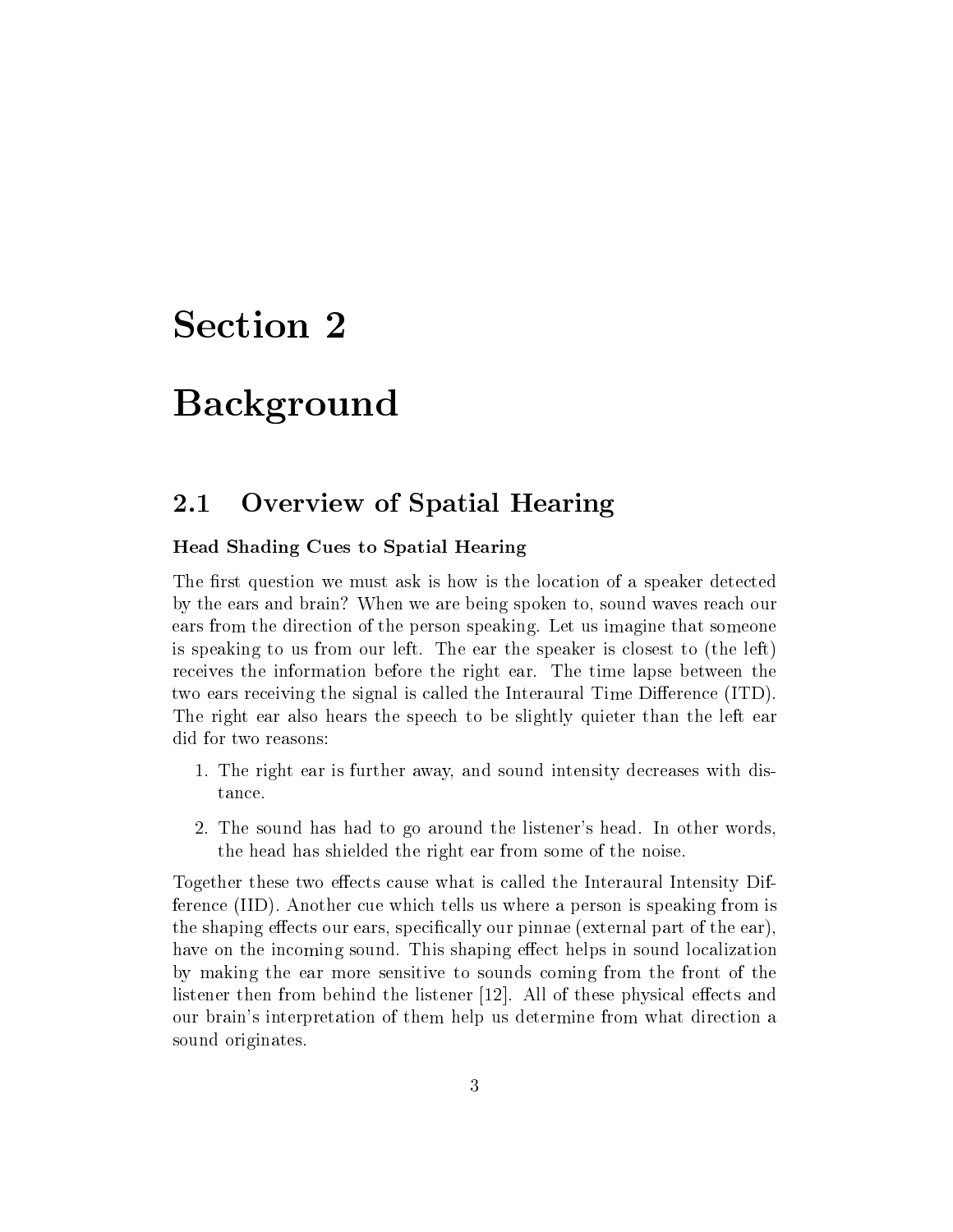#### Distance Cues to Spatial Hearing

The other main aspect of spatial hearing is determining how distant the sound source is. This is mainly done through two cues:

- 1. The loudness of the sound.
- 2. Sound reverberating off of physical items.

The amplitude of sound decreases by  $\frac{1}{r^2}$  where r is the distance from the sound source to the listener [3], so obviously the distance from a source makes a big difference in how sound is heard. In audio files, loudness is determined by many factors, including how high the volume is set on your headphones. For the situation where the final volume of the sound cannot be controlled, the listener determines the distance of a speaker by the volume of the speaker relative to other stimuli such as reverberation from walls, as described below.

Sound reverberations or "echos" off walls, floors, etc. of the area, also give you a strong sense of how far away a speaker is. When a speaker produces sound from their mouth, the sound behaves much as if it had been produced from a point source and sound waves travel in all directions. One of those directions is toward the receiver (assuming there are no objects in the path between speaker and listener), but the sound also strikes the walls, ceiling, and floor. When it strikes any surface, the sound bounces off that surface with some reduction in amplitude. The reflected sound reaches the listener, who hears the much quieter echo as coming from the direction of the wall. This reflected sound wave is called an "early reflection". These early reflections continue to bounce around the room until their magnitude becomes negligible. When the growing number of early reflections results in a dense reverberation, they are called "late reflections". The early reflections very quickly ( $\approx 50$ ms) degenerate into late reflections, the waveforms of which resemble exponentially decaying noise.

The ratio of the loudness of the sound coming directly from the source to the loudness of the echoing sounds tells us how distant the emitting source is from us [3].

Figure 2.1 shows an example impulse response of a room where the early reflections are noted and most of what remains is the late reflection.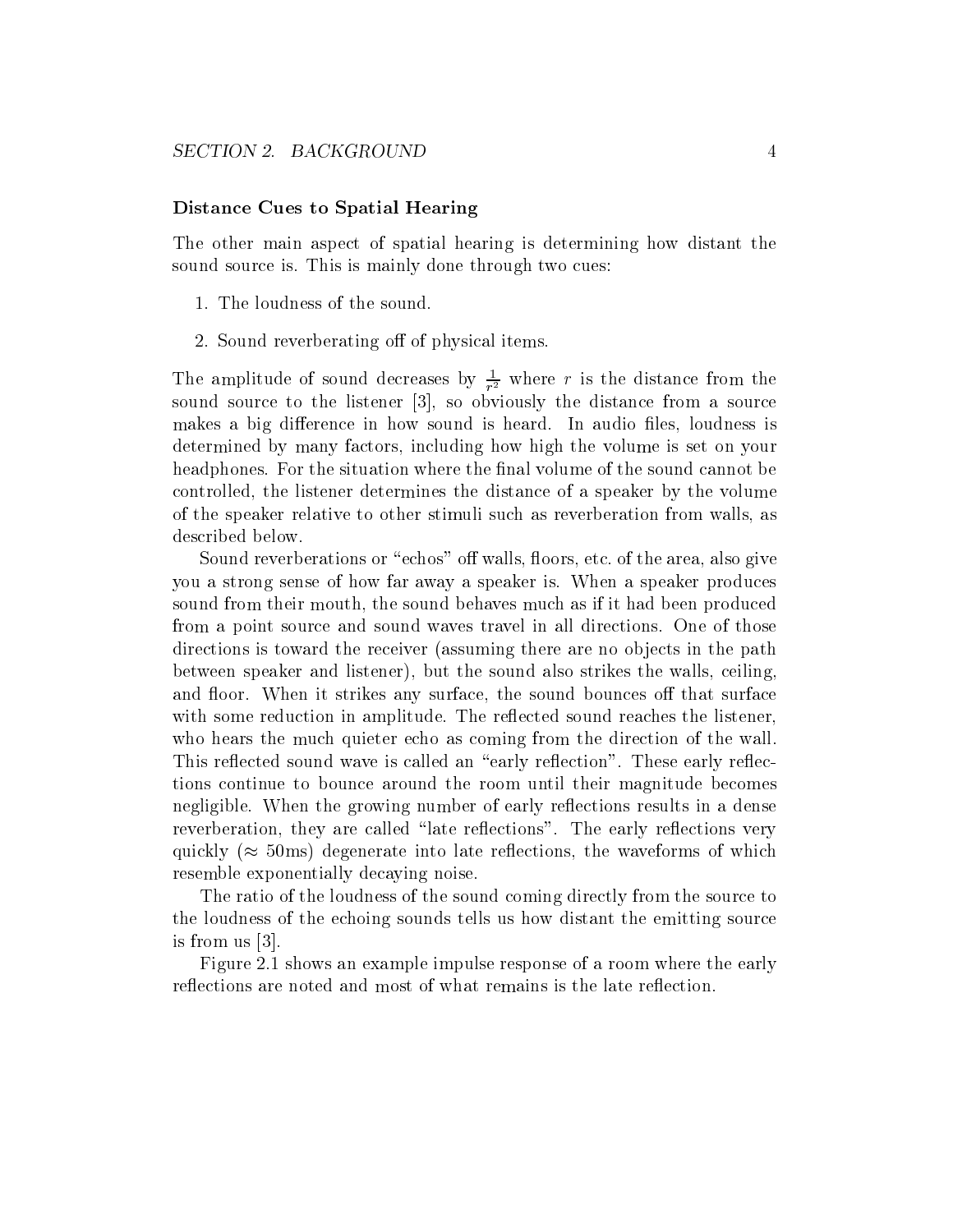

Figure 2.1: Impulse response of a room [7]

#### Measurement of Spatialization Position

In this document I will be giving measurements of the angle between the receiver and the emitter in the following way: from the listener's point of view, if the speaker is directly in from of them and at the same elevation, the speaker is at  $0^{\circ}$  azimuth and  $0^{\circ}$  elevation. The azimuth angle increases from 0 to 360 degrees as the speaker circles the listener in a clockwise fashion, so a speaker directly to the left is at 270° azimuth. Elevation is measured as positive degrees if the speaker is above one's elevation and negative ifthey are below. A speaker directly above would be at  $90^{\circ}$  elevation. Figure 2.2 gives a diagram of this measurement system.



Figure 2.2: Measuring Spatialized Sound Position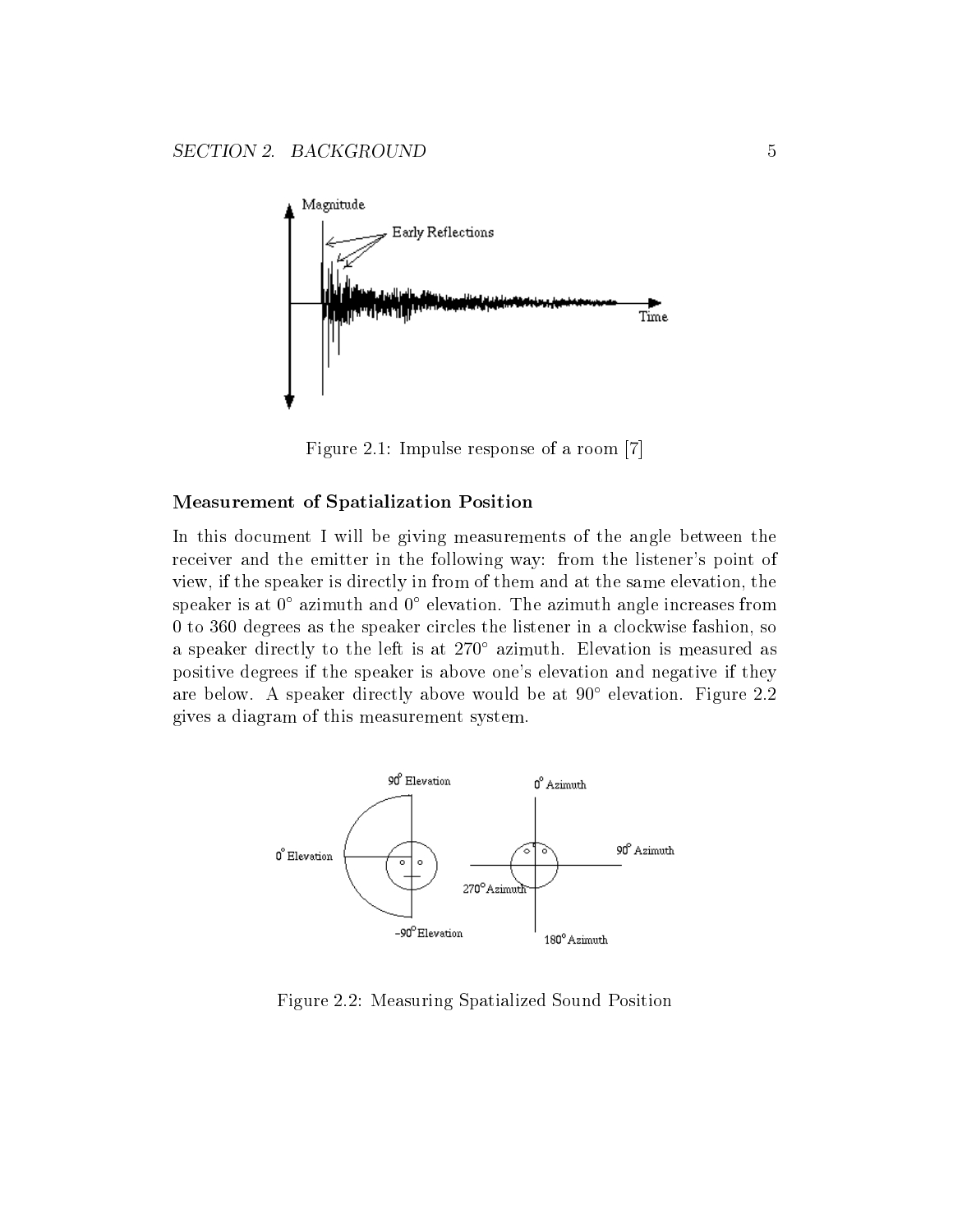#### 2.2 Changing the Direction of a Sound Source

The first objective in spatializing speech is making it sound like it is coming from a certain direction. To do this the speech was ltered with a headrelated transfer function (HRTF), usually in the form of a finite impulse response (FIR) filter. This filter is convolved with the speech signal for each ear, producing a binaural signal representing the moved speech.

Begault [3] says \the binaural HRTF can be thought of as a frequencydependent amplitude and time-delay differences that result primarily from the complex shaping of the pinnae". The HRTFs are measured by placing microphones in either a person or a model of a person's ears and measuring the impulse response received by the subject from sound sources coming at them from many different directions. This HRTF is intended to allow sound to be filtered to model the way it would be heard from a particular direction under normal circumstances. It attempts to model the IUD and IID we would normally experience if a person were speaking from a specied direction.

One problem with using HRTFs to spatialize sound is that a particular set of HRTF data is specific to the artificial or real head it was recorded on. HRTF data measurements are somewhat involved and difficult to perform so it is not practical for each user of a spatialized sound system to obtain their own HRTF set. So, we must make do with an imperfect data set.

Another difficulty is the number of "front-back reversals" which have been observed [1]. These are situations where a sound is ltered with an HRTF designed to make it sound like the source is in front of the subject (say 20<sup>o</sup>) azimuth) and the subject says they hear it from behind  $(160^{\circ})$ . No good explanation has yet been found for this phenomenon except for the simple "If I can't see it, it must be behind me"  $[3]$ .

#### 2.3 Externalizing Sound with Room Reverberation

The next step in spatialization is to make the sound seem external to the listener's head. Normally when speech is heard on headphones, the sound seems to be in the center of your head. Applying an HRTF to the sound merely makes it seem like it is coming from a certain direction in your head. Accurate externalization of sound with headphones is a relatively difficult feat to accomplish [1, 16]. The directness of the sound source (placed on one's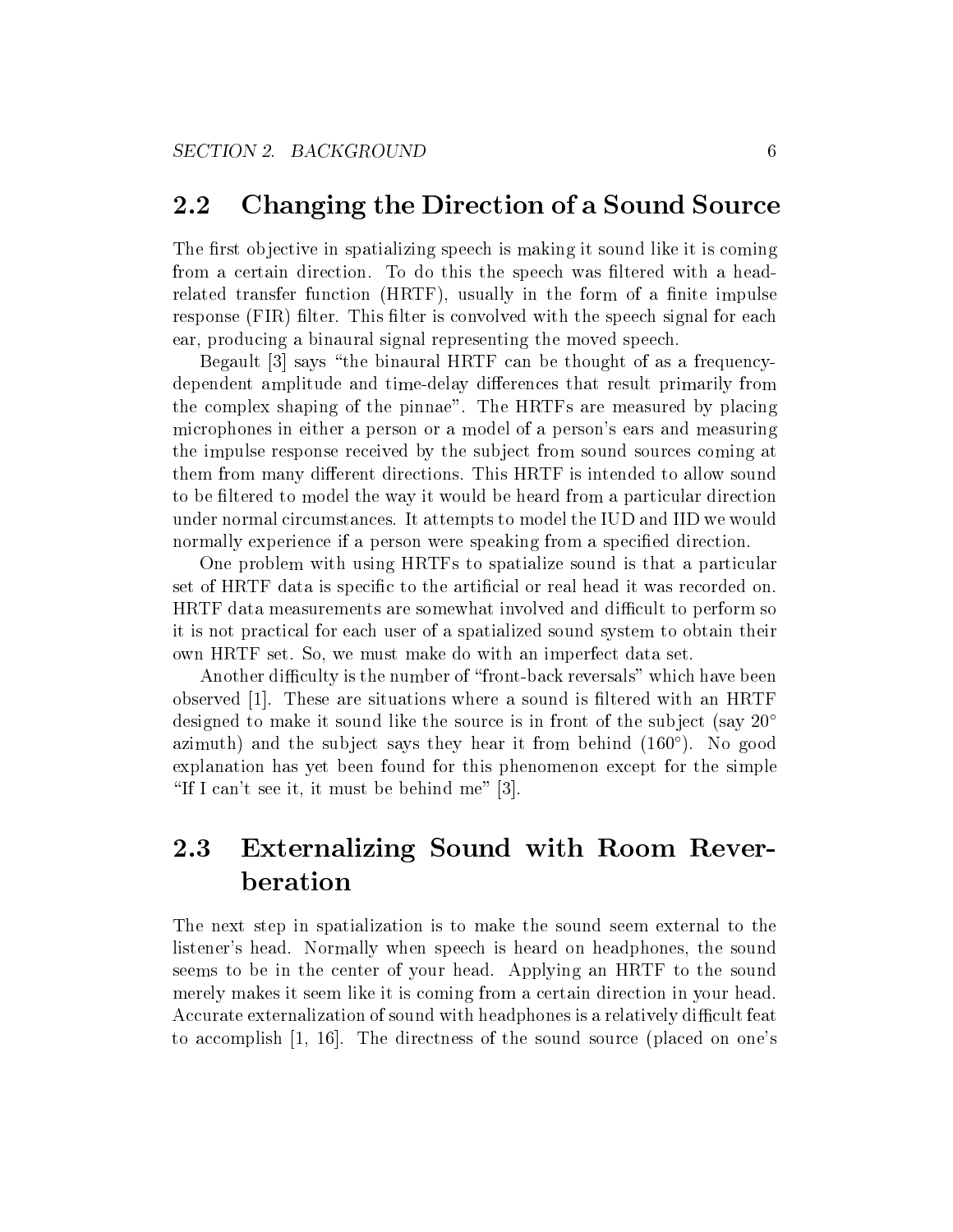ears) makes the distance estimated by the listener quite a bit closer than the designer specified distance  $[2]$ . In order to effectively externalize the sound, it is necessary to create some articial reverberation to accompany the sound. This reverberation will help us perceive the sound as distant. This is done by simulating the reflections of sound off a room's surfaces.

There are two basic methods of implementing the application of room reverberation to sound:

- (i) Convolution with measured room impulse responses
- (ii) Implementation of synthetic reverberation

Using the impulse response of the type of room we wish to simulate as an FIR filter has the advantage of giving a very accurate depiction of the room's sound. However, since room reverberations can last as long as 1-2 seconds, this method involves a great deal of calculation to convolute the sound with the impulse response. Synthetic reverberation can be much quicker but it can also be very tricky to make it sound natural. Since synthetic reverberation is what was eventually decided on for my implementation, that is what I will focus on.

In our particular case, since the simulation of direction as well as distance is desired, we need a binaural (stereo) reverberation method. The decision has to be made as to how to implement the early reflections and late reflections.

The two most popular systems for simulating early reflections are the ray tracing technique and the image model. The ray tracing concept is that a source emits sound "particles" in every direction. An energy distribution is executed several times for each surface: the sound wave strikes the surface, is attenuated by this collision, and then a rebounding wave bounces towards the listener. Attenuation of a wall can be modeled simply as a decrease in gain as a function of the wall material. This is called the "wall coefficient". although in reality the attenuation is not so spectrally flat. Ray tracing is very accurate but very computationally expensive.

The image model method consists of placing a virtual source within mirror image rooms all around the real room. A vector is then drawn from the sound source to the image model and from there to the listener. In this way the angle, distance, and attenuation (including that from the wall) can be calculated for a variable number of image rooms. The greater the number of images calculated, the better the model. Figure 2.3 shows an image room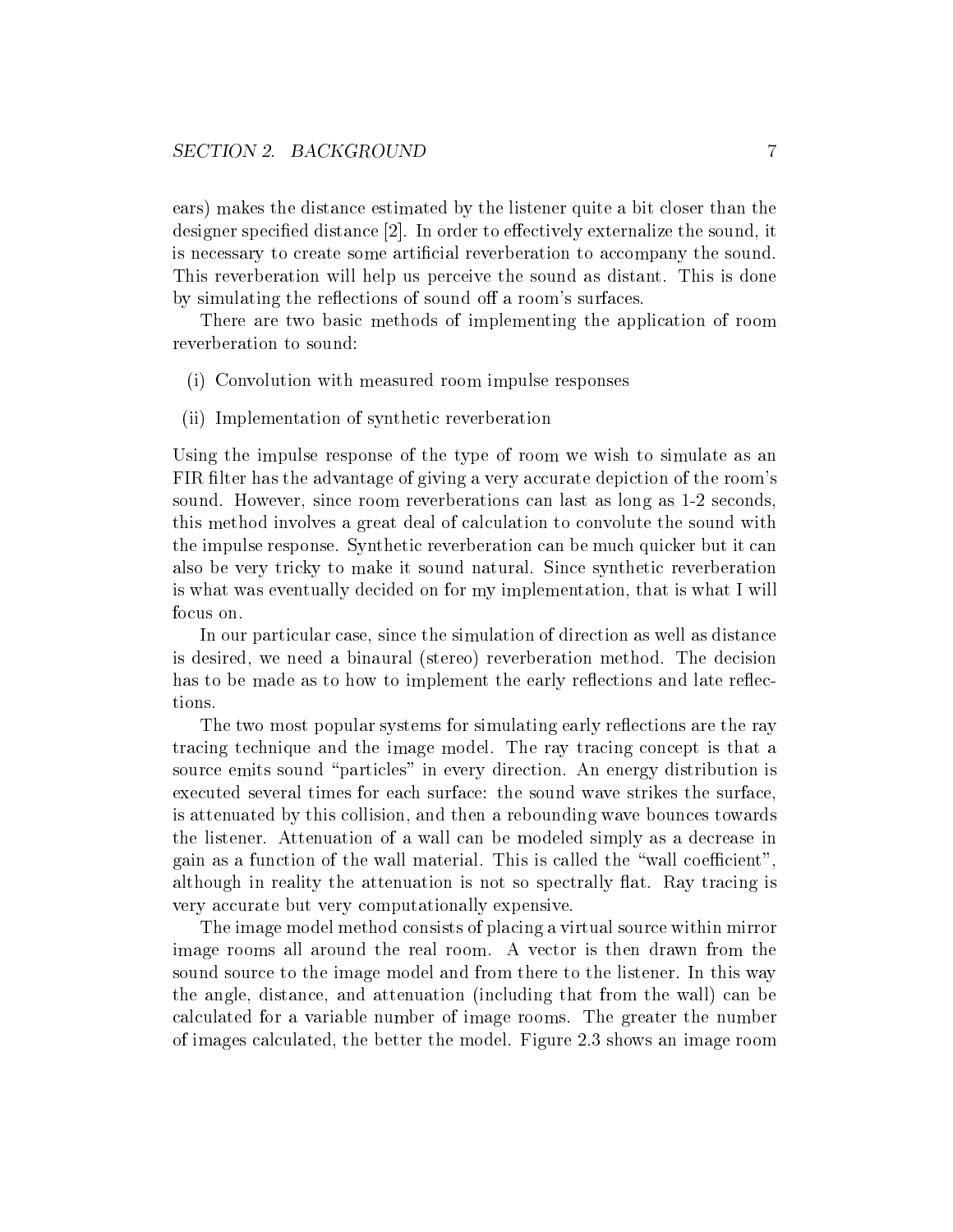|                              |                            | $\overline{\textbf{X}}$<br>2 |                  |                  |
|------------------------------|----------------------------|------------------------------|------------------|------------------|
|                              | $\bf{2}$<br>X              | 1<br>$\mathbf X$             | 2<br>X           |                  |
| $\overline{\mathbf{X}}$<br>2 | $\overline{\text{X}}$<br>1 | $\overline{\mathbf{x}}$<br>O | $\mathbf X$<br>1 | $\mathbf X$<br>2 |
|                              | 2<br>$\mathbf X$           | 1<br>X                       | 2<br>X           |                  |
|                              |                            | $\overline{\mathbf{x}}$<br>2 |                  |                  |

Figure 2.3: First and second order images [3]

pattern where the centre room is the real room, Xs denote sound sources and the  $\overline{O}$  is the listener. The '1's and '2's denote first and second order reflections. Second order reflections have struck two walls, third order have struck three, and so on, so we can see that soon the sound amplitudes become negligibly small.

The next consideration is how to model the late reflections. Considerable work has been done on creating artificial room reverberation in the past 30 years. The now classical way of implementing it is based on a system designed by Schroeder and Login in 1961 [17] and modied by Moorer in 1979 [11]. This system involved sending the original sound through a set of parallel comb filters followed by one or more allpass filters to modify the phase for a more natural sound. The comb filters alone were found to cause a sound similar to that coming through a hollow tube.

Another method which creates very realistic late reverberation is to convolve the sound with exponentially decaying noise. This method is not as fast as the IIR approach above since it is implemented as an FIR filter with hundreds or thousands of taps.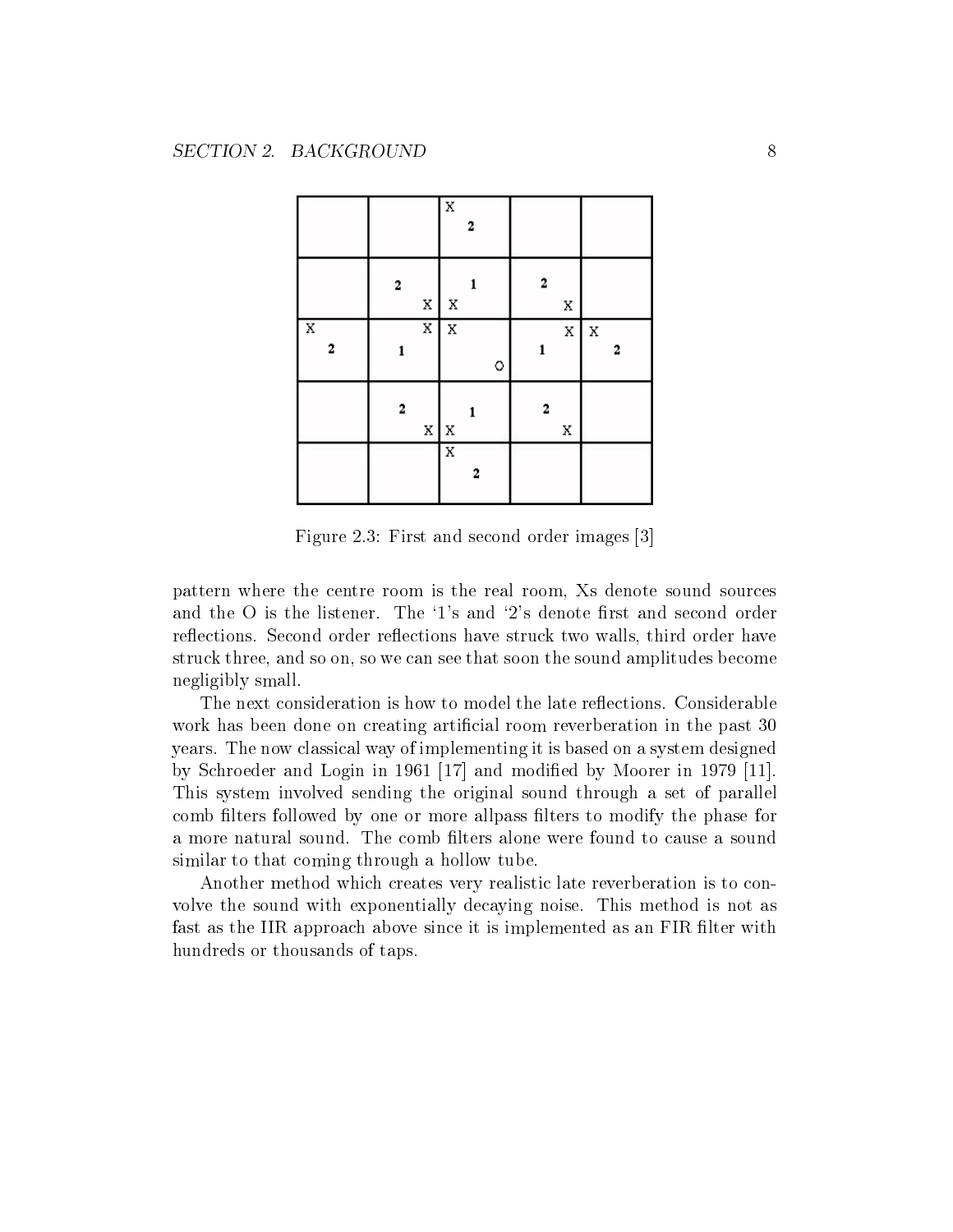#### 2.4 Human Recognition of Two Simultaneous Speakers

When humans are in an environment where we are assaulted by many sounds at once, we sometimes wish to pick out a particular sound and pay attention to it exclusively. This is called the "cocktail party effect", where several people around us are speaking but we only want to listen to one of them.

Much interesting investigation has gone into our ability to focus in on one speaker [4, 5, 10]. When Cherry mixed two pieces of speech from the same speaker where both speeches were equally heard in each ear, the subjects made significant mistakes in transcription of the two sequences. When he placed one speech in the left ear and the other in the right ear, however, he found that the subjects could transcribe one of the speeches perfectly, but had very little knowledge about what was going on in the other ear. In one experiment in fact, the subject was told to transcribe the speech in the right ear, and half way through, the speech in the left ear was changed to German speech. The subject had no recollection of anything amiss. The subject could remember what gender the speaker on the left was whether it was speech or a tone, but could not reproduce any of the words spoken.

E. Poulton [13] performed experiments comparing subjects' abilities to transcribe speech from one speaker and two simultaneous speakers, alternatively close together and separated. He performed these experiments with the aid of loudspeakers. The results of these experiments are summarized in Table 2.1.

| <b>Speakers</b> | Omissions                                                 |          | Mishearings |         |
|-----------------|-----------------------------------------------------------|----------|-------------|---------|
|                 | Monitored   Spk Apart   Spk Close   Spk Apart   Spk Close |          |             |         |
|                 | $4.9\%$                                                   | $10.5\%$ | 3.5%        | $6.3\%$ |
|                 | 13.2%                                                     | 15.9%    | 3.5%        | 6.5%    |

Table 2.1: Speaker Separation Effects

This, along with Treisman and Fearnley's work [19] implies that for parallel understanding it is signicantly better to have the speakers separated as opposed to having them coming from the same source. A striking lack of ability to process two stimuli in parallel has been associated with dichotic (one speaker per ear) listening. The hypothesis of this paper is that separat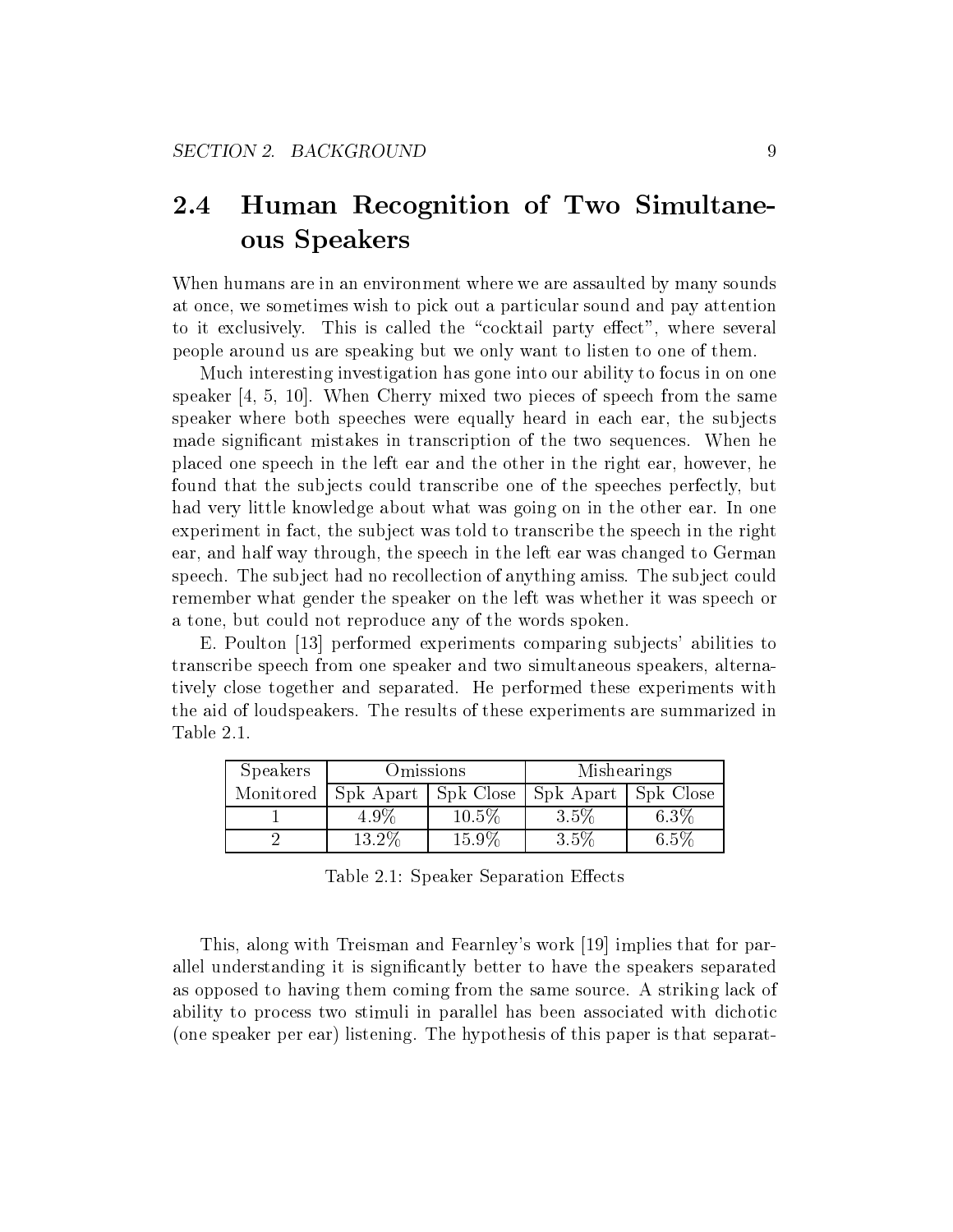ing the speakers in space without the extreme of dichotic listening will allow an improvement in the parallel recognition of speech. This differs from E. Poulton's work in that the separation of the speakers will be performed by signal processing and the results heard through headphones.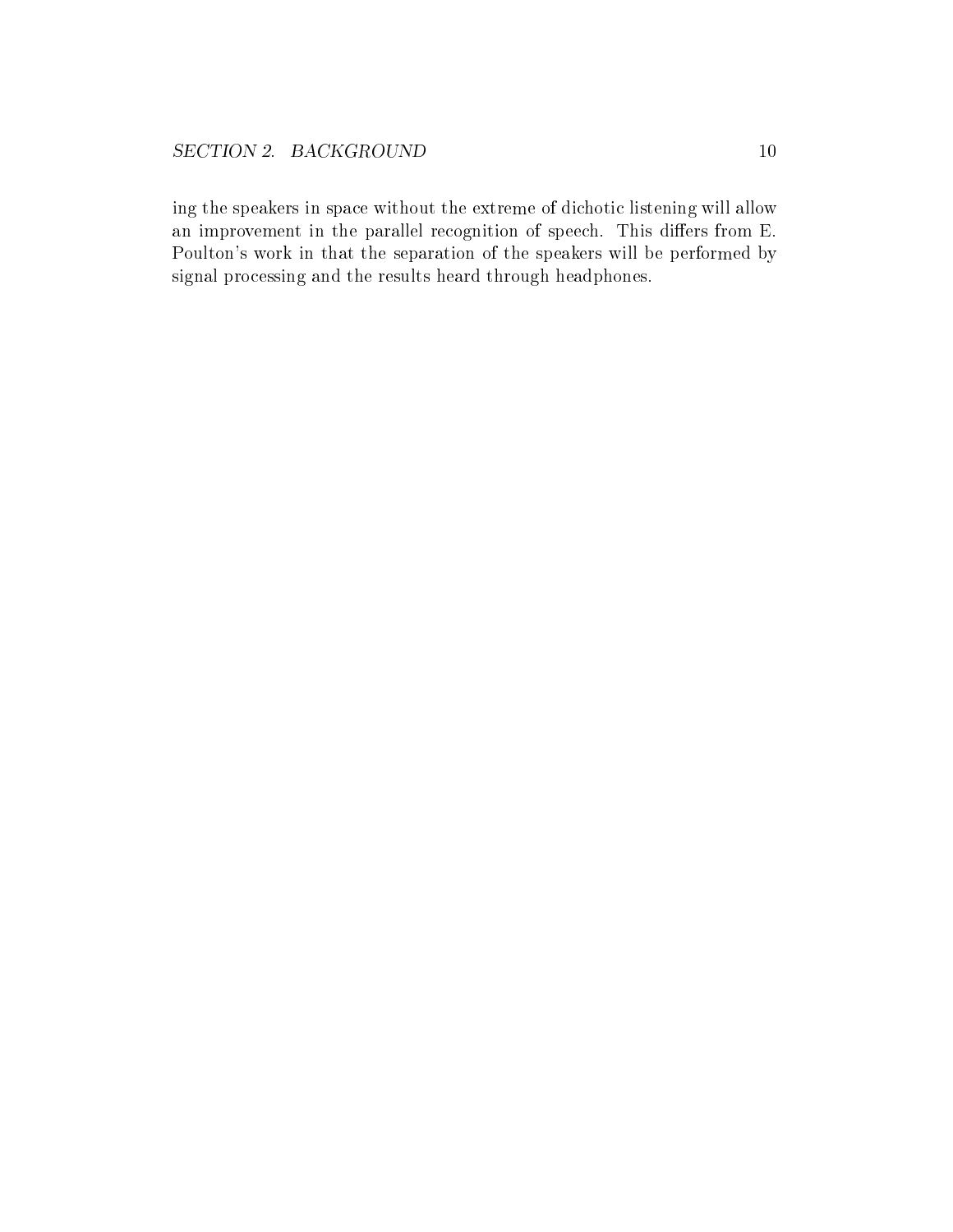#### Implementation of 3-D Sound

The most difficult step in this paper was to find an effective algorithm for spatializing sound.

The procedure used to create the spatialization effect will be explained below. Succinctly, HRTF data was used to move the direct sound and its early reflections (using the image method). The late reflections were modeled by convolving this sound with exponentially decaying noise.

Of great use was a set of HRTF data published on the internet [6]. This data was a series of 512 tap FIR filters at a sampling rate of 44100 kHz. stored in big-endian format. The data needed to be converted to a format compatible with the filtering program so I used Professor P. Kabal's Copy-Audio program [9] to convert the data to text (for use with his FiltAudio program). The HRTFs had been measured for sound emanating every 5 degrees azimuth and every 10 degrees elevation  $(-40^{\circ}$  to  $90^{\circ}$  elevation,  $0^{\circ}$  to  $355^{\circ}$  azimuth). When the HRTFs were tested, they seemed fairly effective in moving sound around inside the head.

On first attempt, I tried simply passing the sound through these HRTF filters and using a monaural reverberation filter to spatialize the two signals and then recombine them. This gave output speech which was far less spatialized than required i.e. it still sounded like it was inside the head.

Figure 3.1 displays the revised method used for moving the sound. The first step was to create the early reflections. I chose the image model method for these because of its relative simplicity and speed. A ray tracing approach would have required a great deal more processing power, even for non-real time work such as this.

The image model was implemented by calculating the position of the im-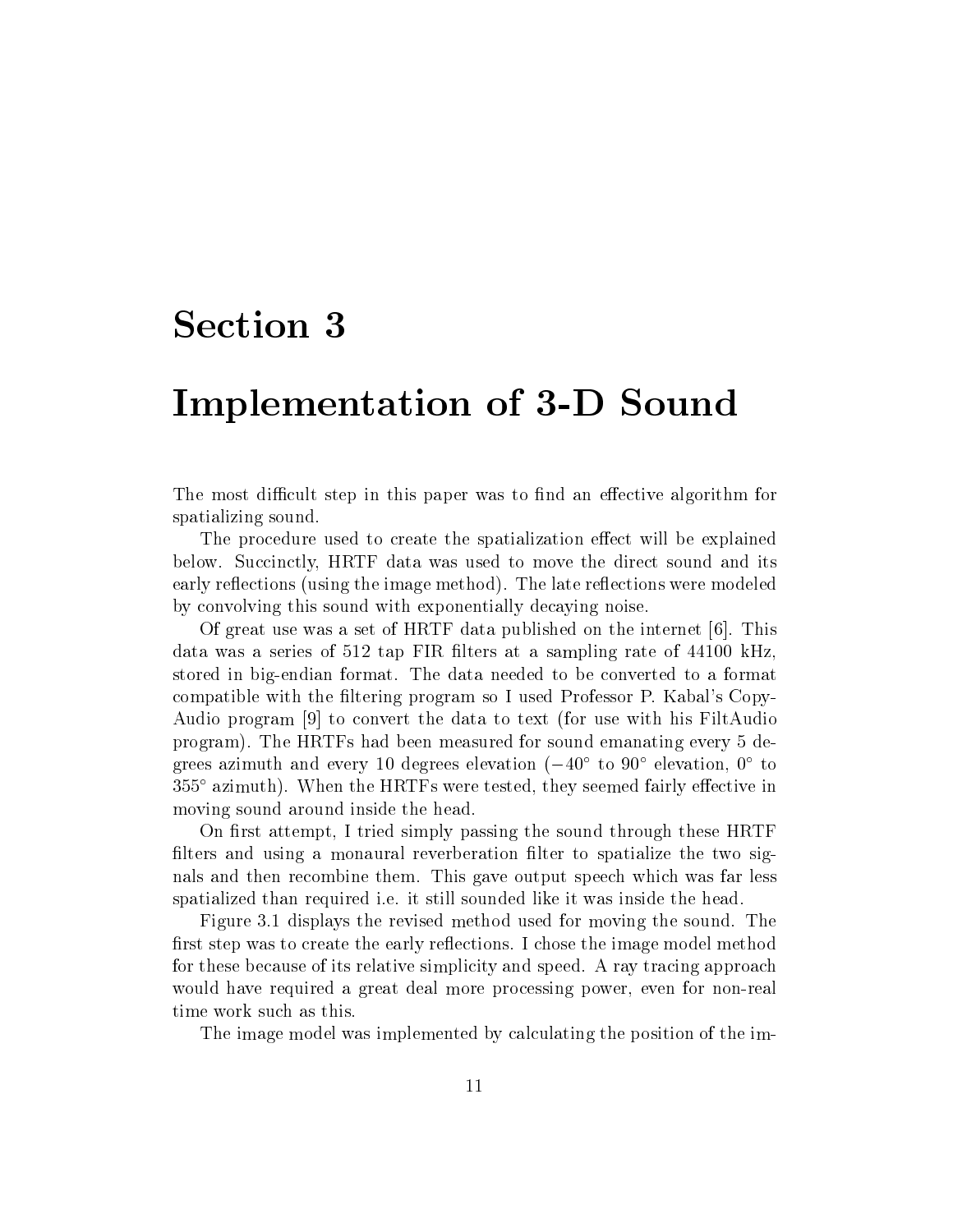

Figure 3.1: Sound Spatializing System

ages, then calculating the distance and angle from the image to the receiver. The angle was rounded to the nearest  $5^{\circ}$  HRTF model. I decided this was an adequate approximation since Begault found that people's azimuthal detection ability is nowhere near that fine  $[2]$ , and interpolation would have unnecessarily added complexity. The distance from image to receiver and the wall coefficient were used to determine the attenuation of each particular reflection. A wall coefficient of 0.9 (somewhere between wood and plaster [7]) was used as I found that a lower value resulted in speech which sounded too close, similar to an anechoic chamber. Figure 3.2 illustrates how one early reflection was calculated. The solid line shows the actual path of the sound reflection and the dashed line shows the image source's sound path.

In this experiment, only two dimensional data were used for early reflections, as three dimensional calculations would have increased the complexity significantly and the final aim of this work is not to change the elevation of speakers. Three dimensional echos may, however, increase spatial localiza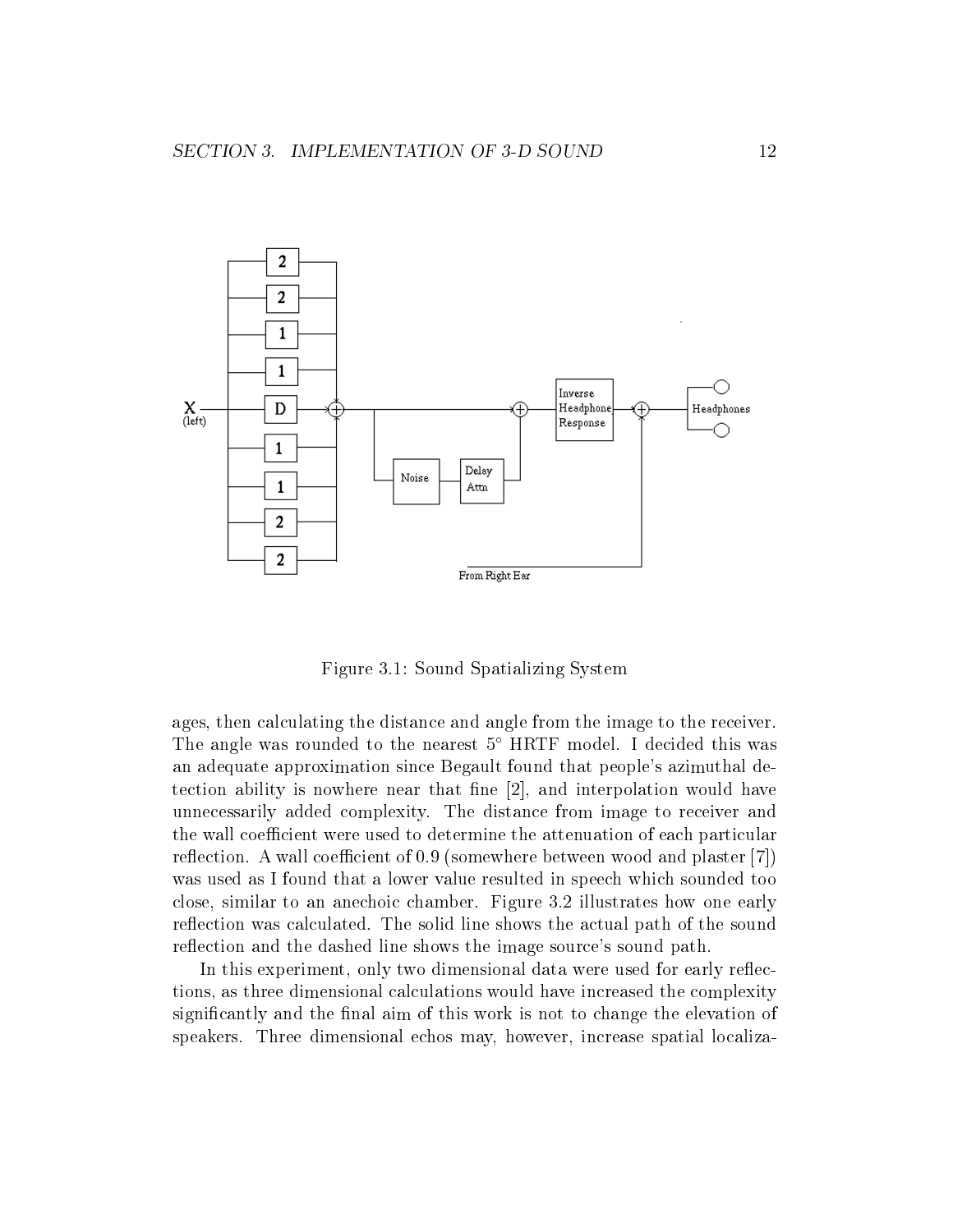tion.

The `D' in Figure 3.1 denotes the direct sound which does not need the image method, the angle and attenuation are calculated directly. The `1's on the diagram denote first order reflections and the '2's denote second order reflections, all of which involve two bounces. It was decided to use all four first order reflections but only four of the eight second order reflections since the four used were sometimes closer to the listener than the first order reflections. The unused four second order reflections were somewhat further and were less likely to have a significant effect. Also, the time it was taking to process this algorithm was already becoming unwieldy. The first and second order images can be seen in Figure 2.3 on page 8.

The attenuated signals were then sent through the appropriate left and right HRTF filters to form two signals for each early reflection.



Figure 3.2: One early reflection

At this point, there were left and right signals for nine different angles and distances. All the left signals were then combined into one left speech file. This was repeated for the signals for the right ear.

The next step was modeling late reverberation. I chose not to implement the IIR filter due to the many complications this would entail (the possibility of instability, fine tuning coefficients, etc.) and the late reflection convolution would only have to be performed twice, so filtering time was not a large issue.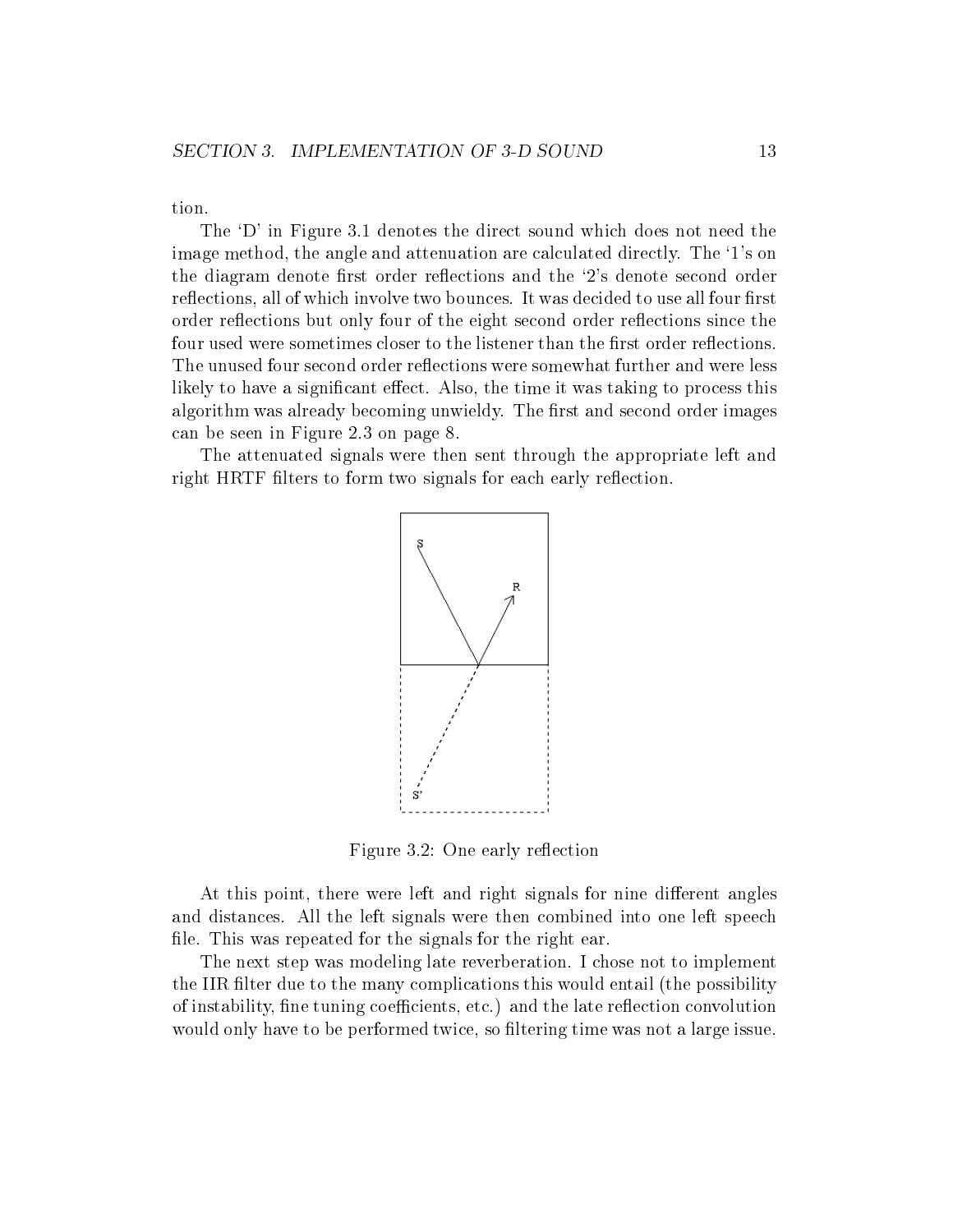I therefore decided on the method of convolving the combined early reflections and direct sound with exponentially decaying noise. The resulting signal was then delayed and attenuated so that its beginning corresponded to the last early reflection.

The noise was generated using the GenNoise program[9] and then decayed and clipped (so there were no values which would clip the signal) using MATLAB. A 2048 point (46.4ms) noise signal was used and the decay was calculated by determining how attenuated the signal should be at the end of the filter using the  $\frac{1}{r^2}$  rule and speed of sound. A diagram of the final noise signal is shown in Figure 3.3. In reality, sound in a room does not decay exactly exponentially, but this turned out to be a reasonable model based on the naturalness of the output sound. This is one possible area of improvement in the future. Two noise signals were generated to decorrelate the sound coming to the two ears [3].



Figure 3.3: Noise used to model late reflections

The two resulting speech files were then sent through a filter modeling the inverse response of headphones. These were provided in the HRTF package and signicantly improved the quality of the played back speech.

Finally, the left and right sound files were combined into one stereo file which contained all the location filtering and reverberation.

This algorithm was implemented as a C program which took the dimensions of a room, the location of the speaker and listener within it, and wall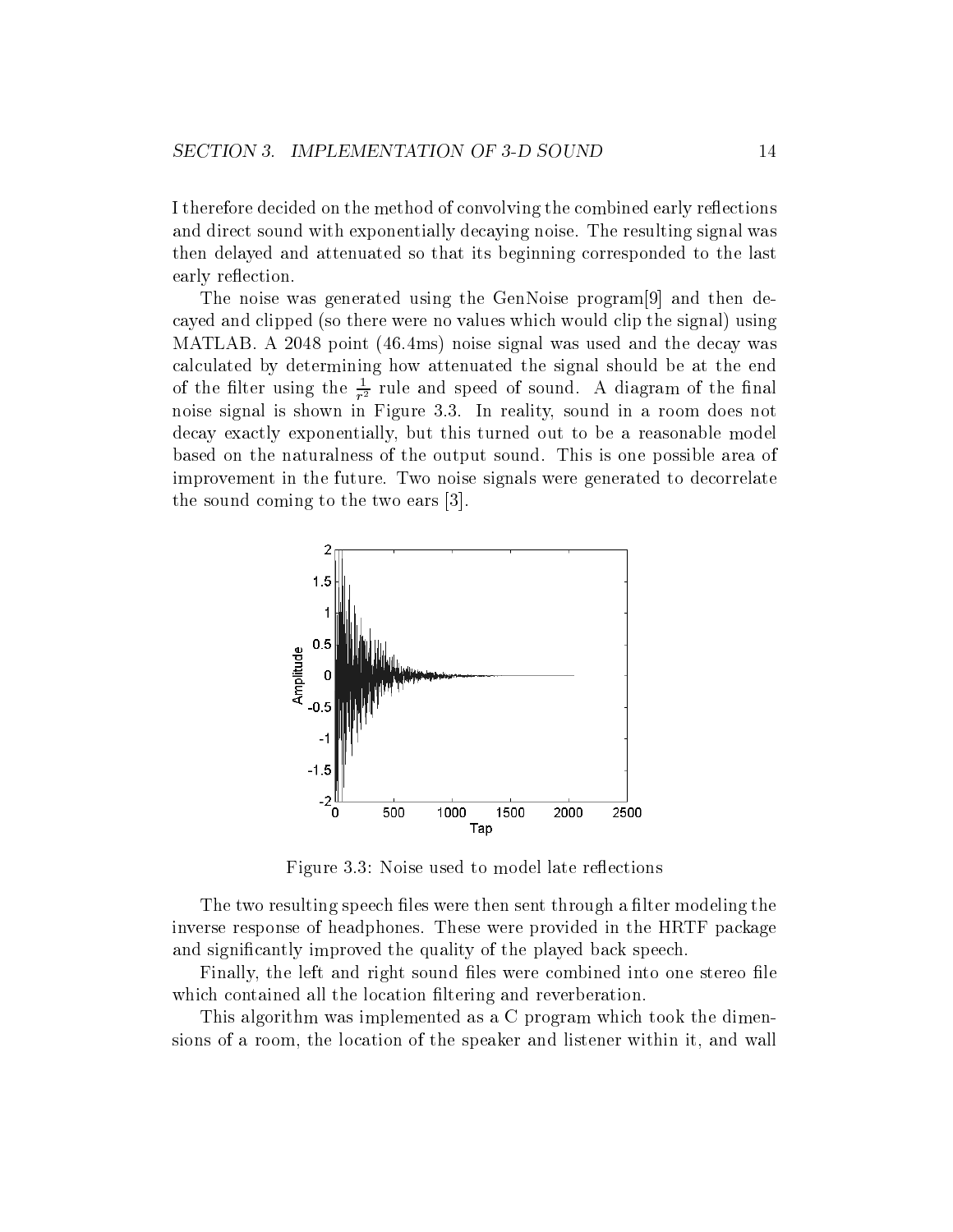coefficients of the room. It performed the image calculations and output a UNIX shell script to be run using CopyAudio and FiltAudio. The shell script would then perform the entire procedure. An example shell script is shown in Appendix A.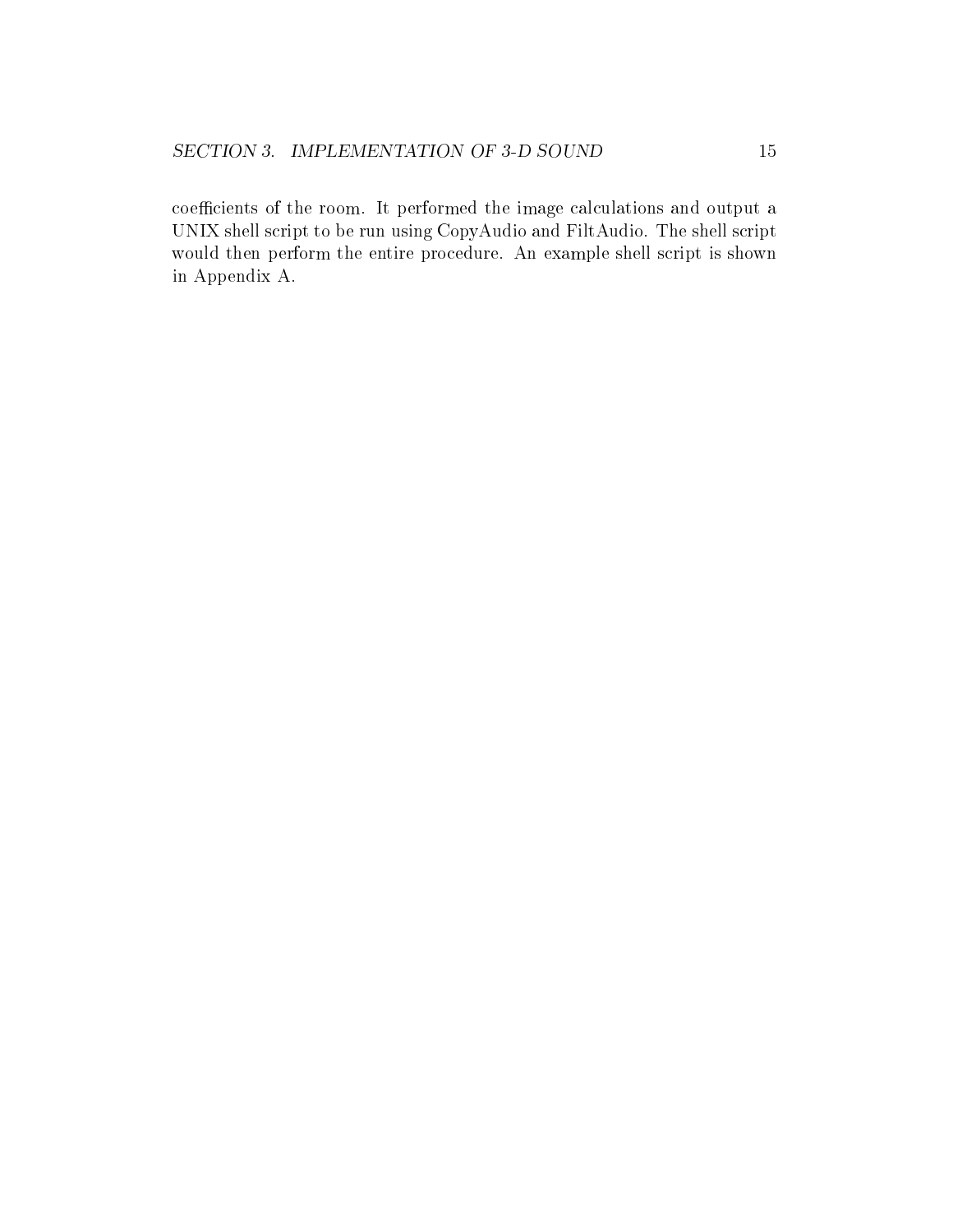# Description of Experiment Procedures

#### 4.1 Human Recognition of 3-D Speech

The experiments performed on people's ability to recognize the direction and distance of spatialized sound involved five cases. In each case the subject was played the speech and asked to determine the distance and direction of the speaker. The cases tested were:

- 1. Monophonic speech (no change in azimuth or distance).
- 2. Direct sound only, attenuated and HRTF ltered only.
- 3. Direct sound and early reflections only, no late reflections.
- 4. Total spatialization algorithm.
- 5. Same as 4 but with female voice.

The first four tests were with a male speaker. The final test was designed to see if there was a difference in perception of male and female voices. In all cases the sound was designed to be  $25^{\circ}$  to the right of the listener at a distance of four meters  $(0^{\circ}$  elevation).

Some ad hoc experiments were also performed where other values for azimuth were chosen. In general subjects could judge the area the speech came from, although judgements for speech directly in front of the subject were very often misjudged to be directly behind them and reversal errors for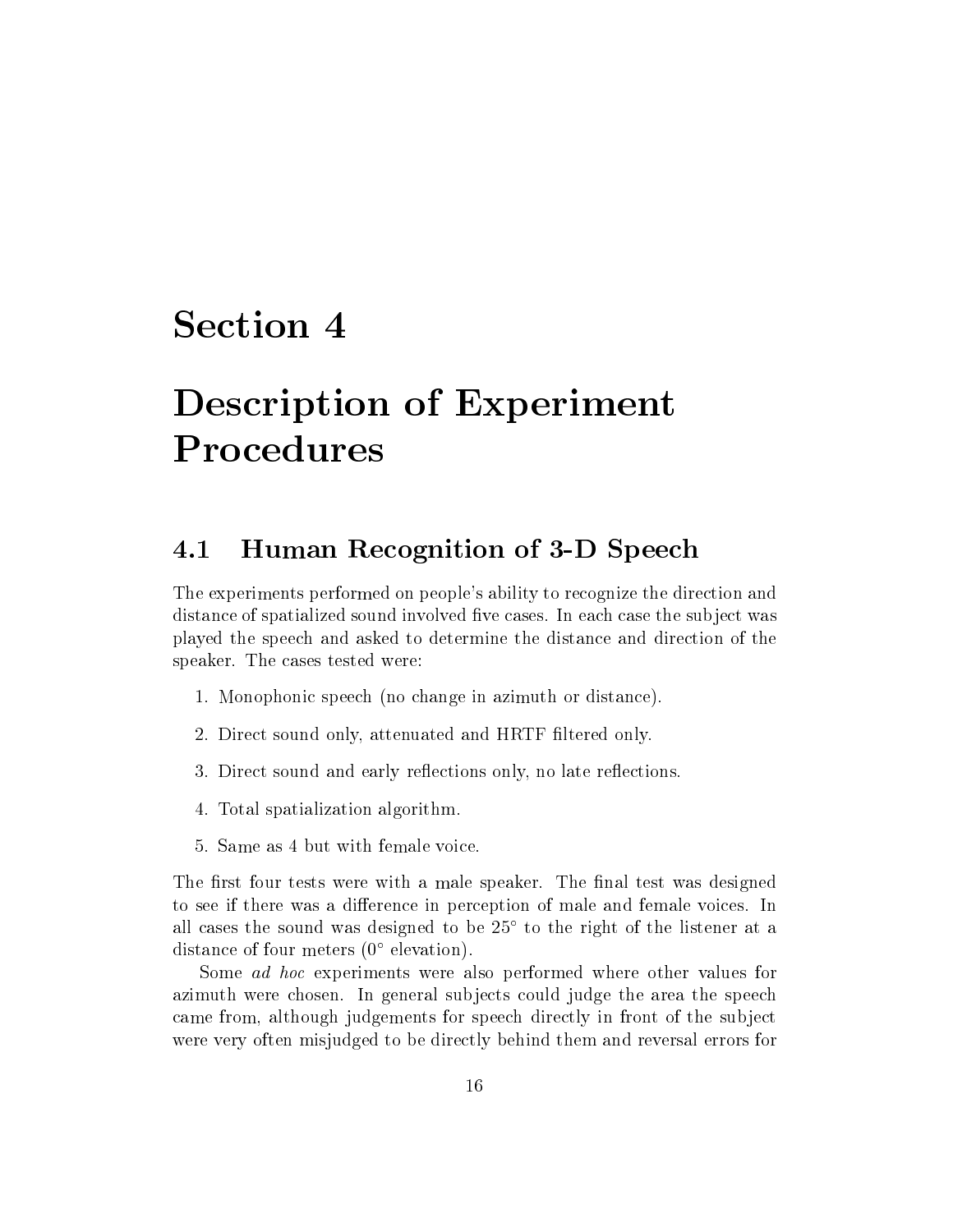other azimuthal positions also were fairly common. See Begault [2] for more experiments of this type.

In all experiments the subjects kept their eyes open (for a realistic situation) and were permitted to listen to each speech le as many times as they wished. They were asked to describe the distance as less than four inches if it sounded like it was coming from inside their head and greater than four inches if it sounded external to their head.

#### 4.2 Parallel Speech Recognition

The next set of experiments determined the ability of subjects to retain information from two speakers simultaneously. Three tests were performed on each subject. Two pieces of speech, both of the same female voice, were played simultaneously where the two voices were in the following congurations:

- 1. One mono-phone speech file in each ear, no spatialization.
- 2. Both speakers directly in front, superimposed (no separation), 4 meters away.
- 3. Speakers separated at  $25^{\circ}$  and  $335^{\circ}$  azimuth.

The subjects were asked to write down how much they could recall of both speeches. They were then asked to listen to each test a second and third time, each time filling in any words they missed after the first listening. It seemed likely that the subjects would have trouble remembering both speeches after just one listen but after three listens should be likely to transcribe both messages in their entirety. This part of the experiment was performed to assess just how difficult it is to recognize parallel speech in these three cases.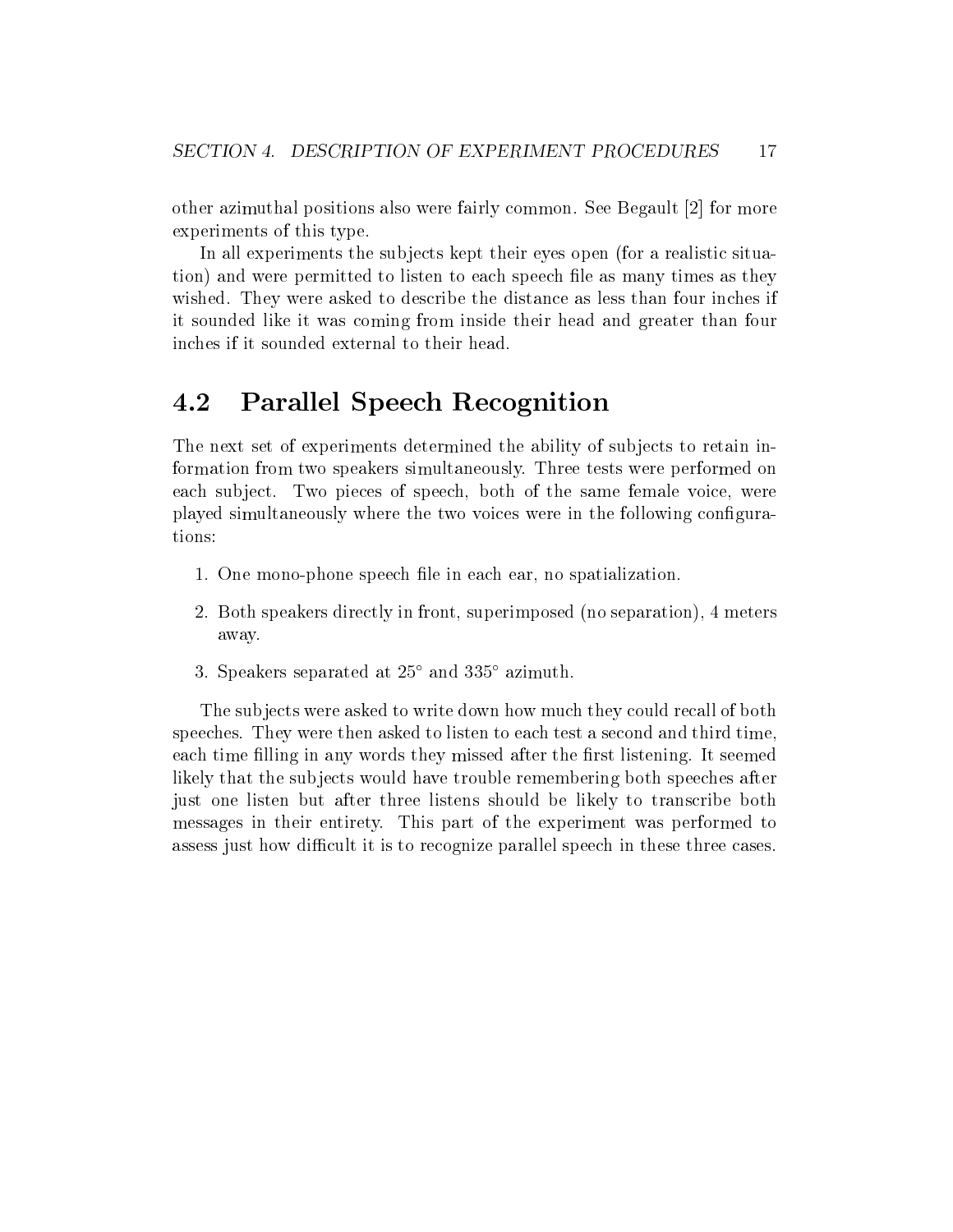# Experiment Results and Discussion

#### 5.1 Spatialization

This experiment was expected to result in the subjects being able to locate, at least in general terms, the azimuthal position of the designed sound source. With respect to distance estimates however, it was expected there would be some variability in people's judgements, based on Begault's findings [2]. He also found that reverberation causes a decrease in people's ability to determine the azimuthal location of sound.

The monophonic speech signal was for most cases estimated to be inside the head, at the very center. One subject described it as a \fuzzball" inside her head. This result was expected; this is the familiar sound of monophonic speech with headphones.

For the direct only sound, it was expected that the direction estimates would be good while the distance of the speech from the listener would still seem very small. The result was that most subjects still described the sound as in their heads, but behind them to their right. This corresponds to a reversal error (from  $25^{\circ}$  to  $155^{\circ}$ ).

The next sound file included early reflections but no late reflections. This was expected to be slightly more externalized and perhaps more difficult for detecting its azimuth. The results, interestingly, were that people had a great deal of difficulty in locating the direction of the sound. There were answers in many different directions. This was perhaps due to the possi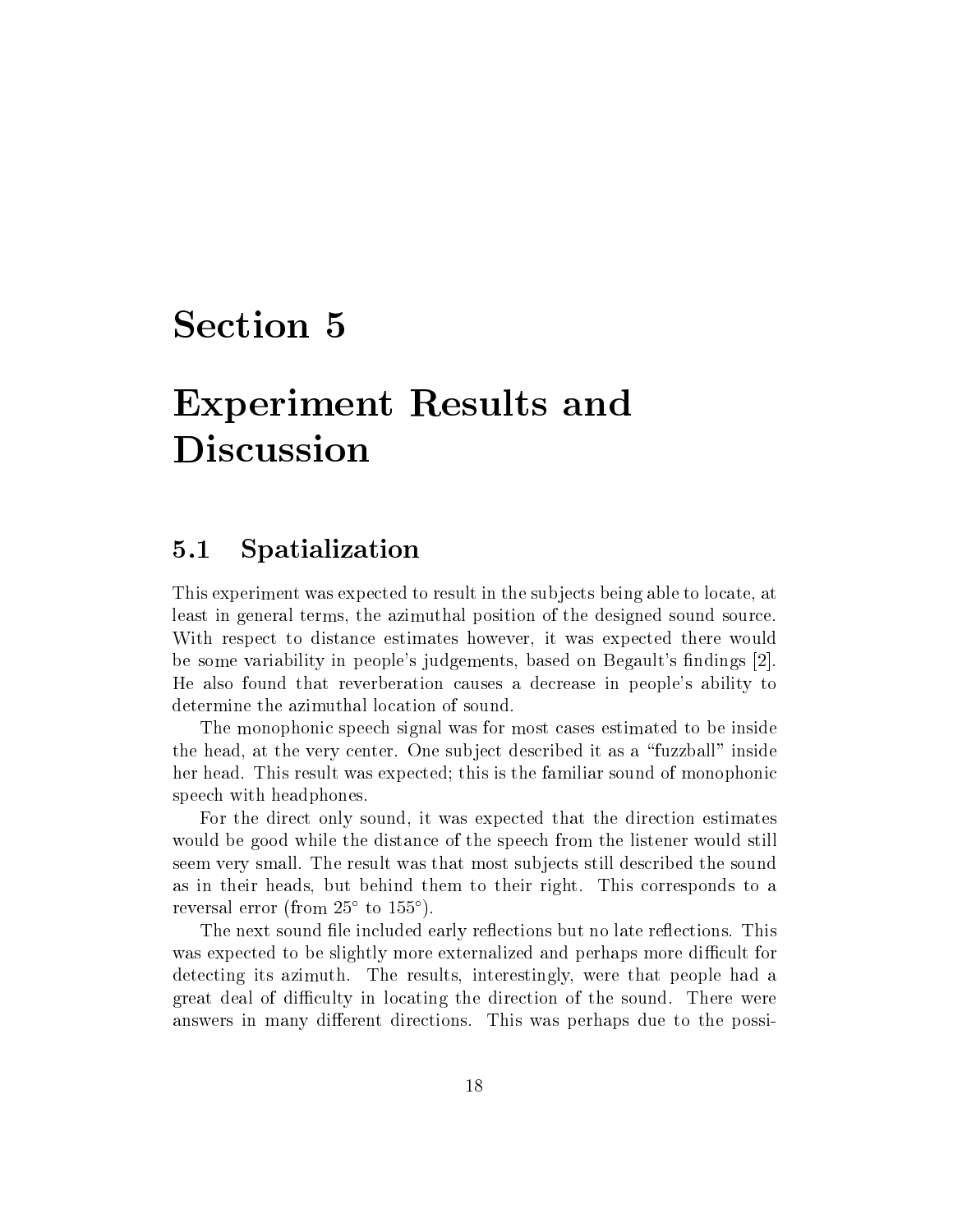ble unnaturalness of the sound of early reflections from a room with no late reflections. Direction estimates improved with the addition of late reverberation as shown in the next part of the experiment. This experiment was the first time distance estimates started being greater than 4 inches (external to the head). Most distance estimates were of about 6 inches.

The fourth speech had the greatest amount of reverberant sound and it was expected that distance estimates would increase because of the addition of late reverberation. Distance was indeed estimated to be greater than before, though not by a great degree. Most estimates increased to about 10 inches (although one subject determined the distance to be 4 meters where the designed distance was 4.7 meters). One subject described this speech as being \like God talking". The direction judgements improved, as noted above, and most subjects determined the direction to be "behind to the right", again indicating the reversal phenomenon.

The last experiment in this group was the same as the fourth but with a female speaker speaking the same text. With the female speech, distance estimates remained the same but reversals appeared to be less of a problem with several of the subjects revising their estimates to having the speaker in front of them. This outcome is possibly because the voice of the male speaker used in the previous experiments may have had a slightly "directionless" quality to it, or perhaps the female's higher pitch aided in direction estimate. More research in this area would be necessary for definite conclusions.

All in all, it seems that it was possible to move the sound perceptually as well as theoretically, although the difficulty of spatialization using headphones has been demonstrated.

#### Simultaneous Listening  $5.2$

The major predictions for the simultaneous listening experiments were that:

- 1. Dichotic speech would make it easy to understand two speakers in series but result in very poor parallel recognition
- 2. Superimposed speakers would result in poor recognition for both parallel and serial speech
- 3. Spatialized, separated speech would allow increased ability to understand two speakers in parallel.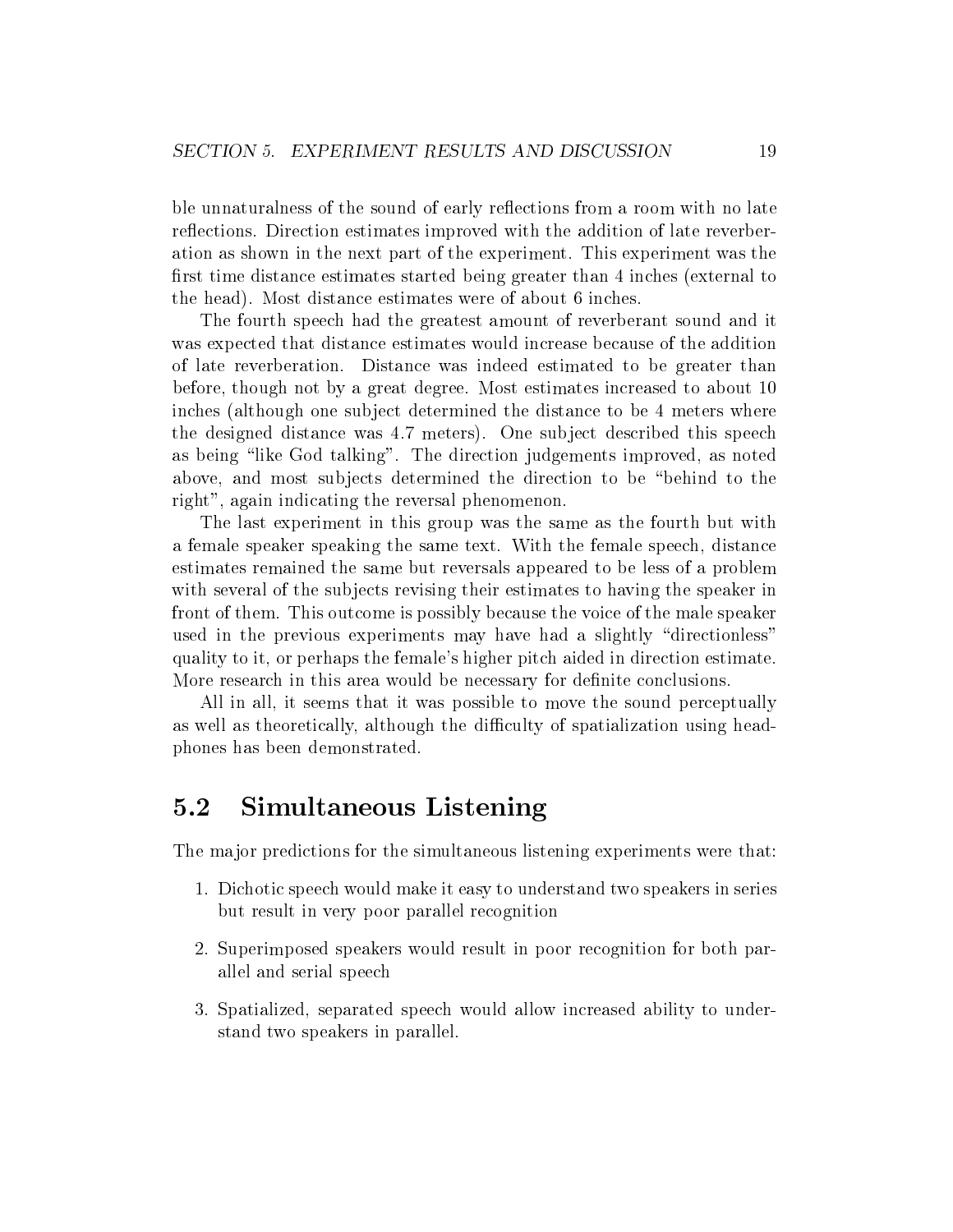Cherry's work [4] indicated that a listener could focus in on a speaker in one ear while ignoring the other. I therefore expected that after one listen in the first experiment, the subject would recognize only one utterance or else be confused if the two dichotic speakers were overwhelming. If this were the case, probably very little would be retained on the first listen. An improvement would likely be seen in subsequent listens.

When the subjects listened to this first configuration (one speaker per ear) the trend seemed to be as follows. On the first listen, most of one speech and a fraction of the other one were remembered. On subsequent listens, the rest of the two speeches were mostly filled out, although in most cases there were still some omissions and juxtapositions between the speeches.

It seems that since the subjects were told they would be hearing two speeches and should try to understand both of them in parallel, they did not attempt to understand one on the first try and the other on the second try. Instead they seemed to be attempting parallel understanding and having difficulty with this speech configuration.

The second case was the superposition of two speakers placed directly ahead, 4 meters away. Here a great deal of confusion between the two speeches was expected. This was supported by the results, where most of the listeners could not recognize more than  $50\%$  of the words, let alone the sentence structure, in all three listens. Only one listener was able to put together the sentences after three tries.

Finally, the subjects listened to two speakers spatialized and separated from each other. The expectation for this experiment was an increase in the ability of subjects to understand the two speeches in parallel, following Poulton's work in this area [13].

As expected, this experiment seemed to show the best results of the three for parallel understanding. After one listen, subjects had generally understood approximately 70% of the two speeches and both speech segments were understood to high accuracy by the second listen.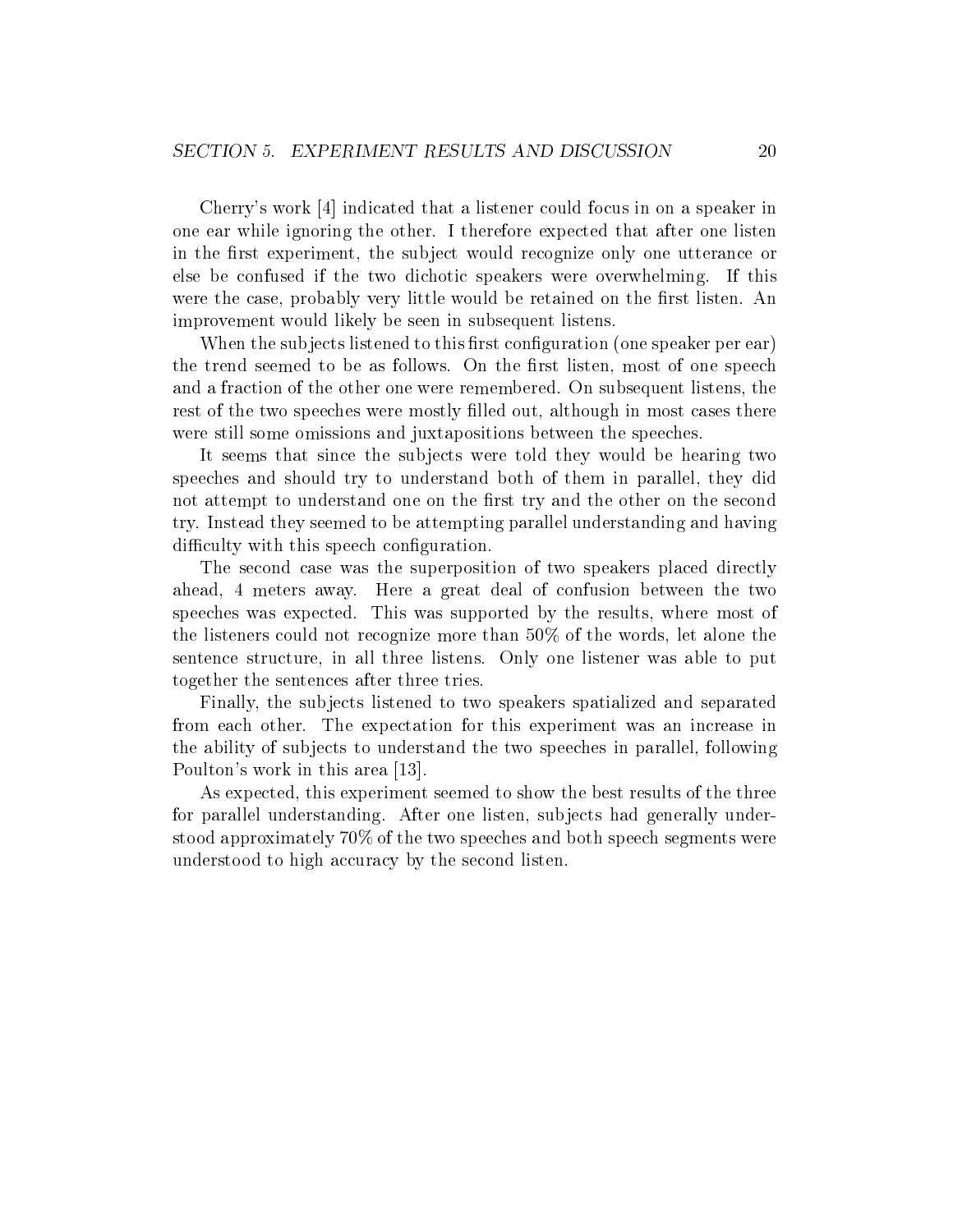### Conclusions and Future Work

Three dimensional audio spatialization has many interesting applications today. Any simulated situation where we wish to increase our sense of realism requires it. It has applications outside of virtual reality however, and this paper has explored one of those areas: increasing people's ability to understand simultaneous speech.

The first step towards this goal was determining an effective way to spatialize speech over headphones. Headphones were chosen since using audio speakers is unrealistic in many situations. To this end, an algorithm was assembled and fine tuned until a satisfactorily spatialized effect was achieved. The algorithm was essentially as follows: speech was processed to create early reflections and these reflections, as well as the direct sound, were individually passed through HRTF lters to make them seem like they were coming from the proper direction. This was then convolved with exponentially decaying Gaussian noise to model late reflections, delayed, and added to the previous signal.

As the experiments indicate, the performance of the spatialization system was still imperfect: most distance judgements were closer than the designed distance, and front-back reversals were common, especially with the male speaker. This is consistent, however, with the results of other researchers in the field  $[2]$ . However, It was demonstrated that 3-D sound processing is quite possible, and it seems that very good simulation may be soon achieved.

It also seems that this speech processing does help parallel speech recognition for humans. These preliminary experiments seem to indicate that spatialized, separated, simultaneous speakers are easier to comprehend concurrently. The performance of people listening to dichotic (one speaker in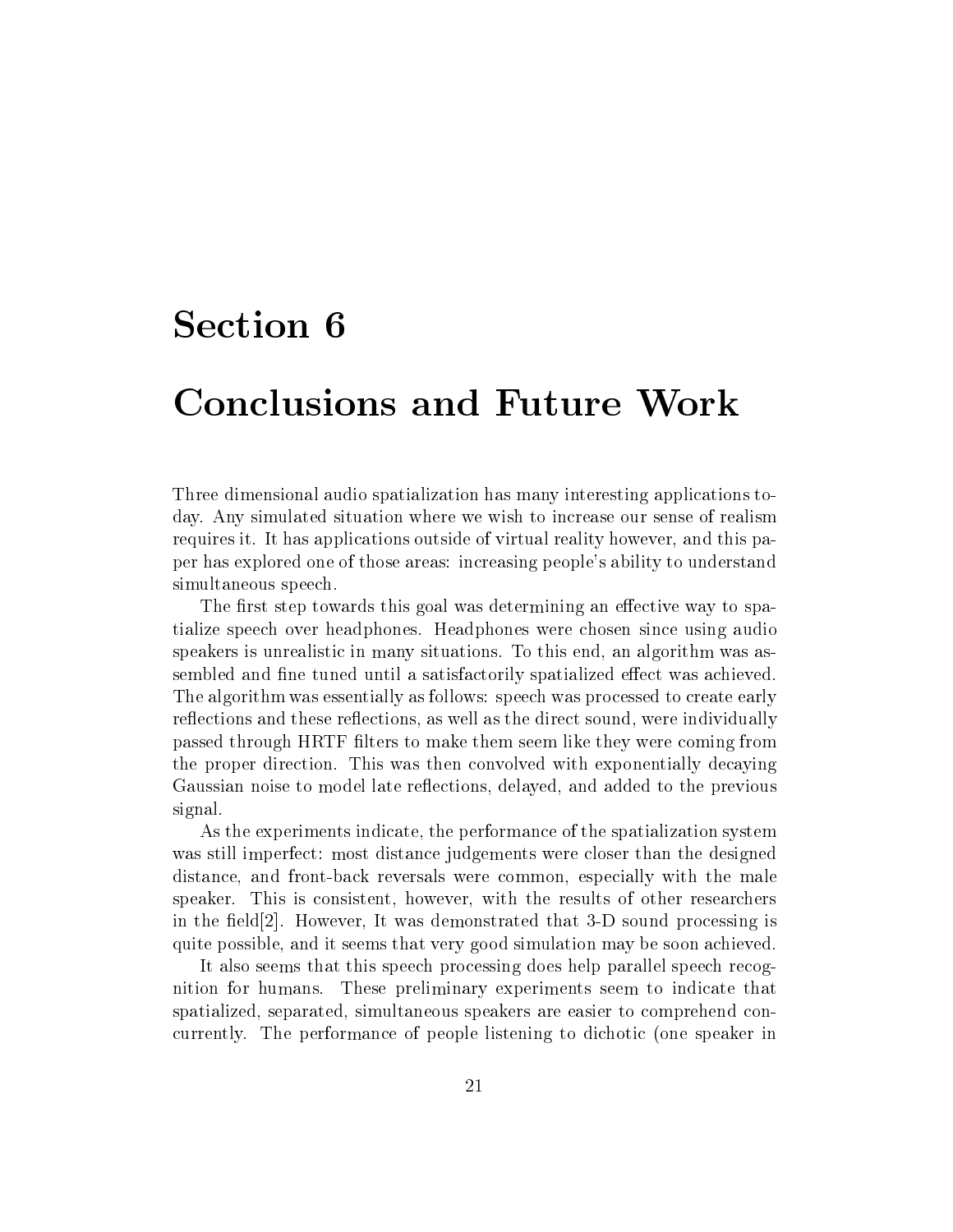each ear) speech for parallel understanding was better than that of two speakers mixed, directly in front, but still not as good as separated, spatialized speakers.

Research has demonstrated [4, 19] that dichotic listening is a superior method for serial speech understanding, but this does not involve comfort issues. Subjects tended to find the dichotic speech somewhat "overwhelming" due to having both speakers so close (inside the head). This may advocate the use of spatial processing for serial understanding as well.

There are several possible areas of further research in the areas covered by this paper. Quite a bit of work can still and is going on in improving 3-D spatialization. There are a number of paths on which this beginning algorithm could be taken. For example, in the determination of early reverberation, the addition of three dimensional image modeling would probably help in externalization, as would using more images (all the second order images, perhaps some third order). On the other hand, a ray tracing algorithm may give superior results, notwithstanding the higher processing time.

To improve late reverberation response, it may be helpful to use the binaural impulse response of an actual room. This could also solve the problem of how to implement the early reflections. If the algorithm were to be used in a real-time fashion however, the IIR method of comb filters and allpass filters may need to be implemented, despite the added complexity.

As stated previously, the experiments performed here were largely preliminary and to effectively test the success of parallel speech understanding, some more extensive tests should be performed. Some other areas of further research for enhancing parallel comprehension include the following. Different locations for the separated speakers (different azimuthal angles and perhaps different elevations as well) could be attempted. The speech segments used were played at a relatively low volume, so different volumes could be attempted. Different speakers (both male, one male one female, etc.) could be used to see which are the easiest to understand. The two speakers could also be placed at different distances away, which initially seems like it would hinder parallel understanding but may allow the listener to better separate the speakers.

These extensions all fall under the category of psychoacoustic research and the aid of psychology researchers could perhaps be enlisted.

All of this research will hopefully lead to a better understanding of how humans process speech, and how we can process signals to make it easier for us to perform this processing.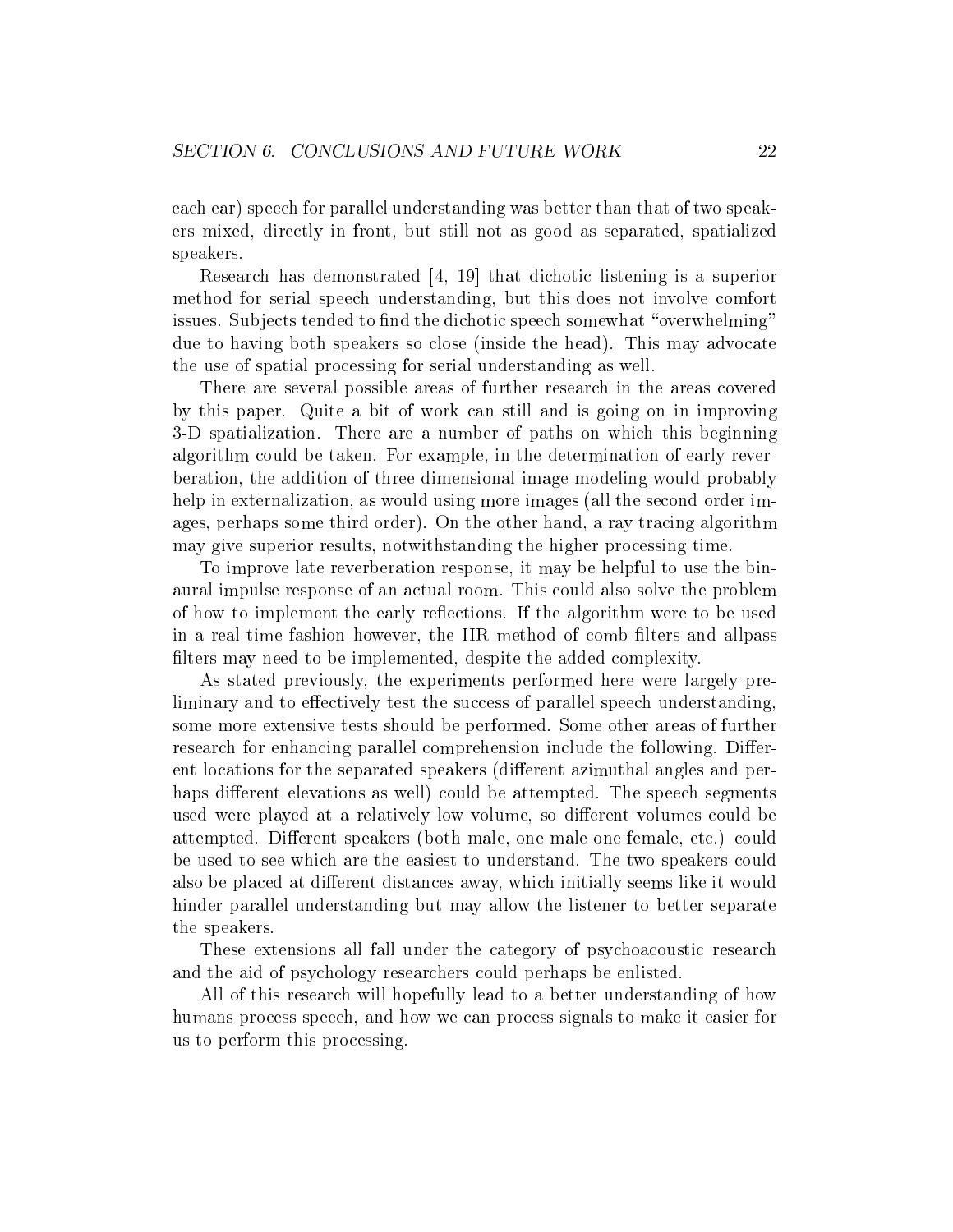## Appendix A

#### Example Shell Script

#!/bin/sh

# Early reflection processing CopyAudio  $-D$  integer16  $-g$  0.036000  $-1$   $-648:93185$  input/fspeech1.au temp/delat035.au FiltAudio -f cofhold/left035.cof temp/delat035.au temp/mv0lat035.au FiltAudio -f cofhold/righ035.cof temp/delat035.au temp/mv0rat035.au CopyAudio -D integer16 -g 0.013846 -l -1045:93185 input/fspeech1.au temp/delat300.au FiltAudio -f cofhold/left300.cof temp/delat300.au temp/mv1lat300.au FiltAudio -f cofhold/righ300.cof temp/delat300.au temp/mv1rat300.au CopyAudio -D integer16 -g 0.031034 -l -698:93185 input/fspeech1.au temp/delat020.au FiltAudio -f cofhold/left020.cof temp/delat020.au temp/mv2lat020.au FiltAudio -f cofhold/righ020.cof temp/delat020.au temp/mv2rat020.au CopyAudio  $-D$  integer16  $-g$  0.031034  $-1$  -698:93185 input/fspeech1.au temp/delat160.au FiltAudio -f cofhold/left160.cof temp/delat160.au temp/mv3lat160.au FiltAudio -f cofhold/righ160.cof temp/delat160.au temp/mv3rat160.au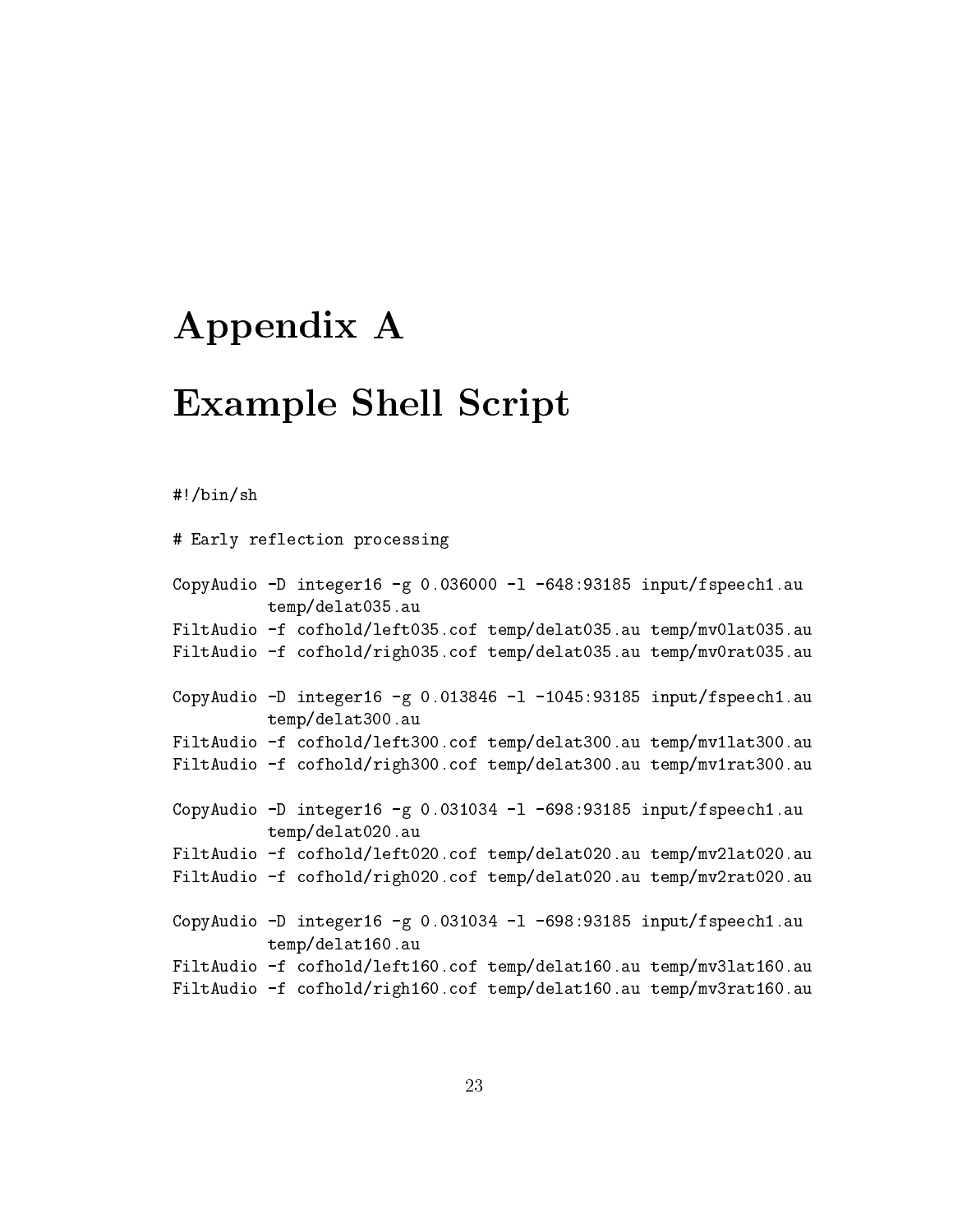```
CopyAudio -D integer16 -g 0.023824 -l -756:93185 input/fspeech1.au
         temp/delat030.au
FiltAudio -f cofhold/left030.cof temp/delat030.au temp/mv4lat030.au
FiltAudio -f cofhold/righ030.cof temp/delat030.au temp/mv4rat030.au
CopyAudio -D integer16 -g 0.023824 -l -756:93185 input/fspeech1.au
         temp/delat150.au
FiltAudio -f cofhold/left150.cof temp/delat150.au temp/mv5lat150.au
FiltAudio -f cofhold/righ150.cof temp/delat150.au temp/mv5rat150.au
CopyAudio -D integer16 -g 0.010946 -1 -1115:93185 input/fspeech1.au
         temp/delat235.au
FiltAudio -f cofhold/left235.cof temp/delat235.au temp/mv6lat235.au
FiltAudio -f cofhold/righ235.cof temp/delat235.au temp/mv6rat235.au
CopyAudio -D integer16 -g 0.010946 -l -1115:93185 input/fspeech1.au
         temp/delat305.au
FiltAudio -f cofhold/left305.cof temp/delat305.au temp/mv7lat305.au
FiltAudio -f cofhold/righ305.cof temp/delat305.au temp/mv7rat305.au
# Direct sound
CopyAudio -D integer16 -g 0.050000 -1 -580:93185 input/fspeech1.au
         temp/delat025.au
FiltAudio -f cofhold/left025.cof temp/delat025.au temp/mv8lat025.au
FiltAudio -f cofhold/righ025.cof temp/delat025.au temp/mv8rat025.au
# Combining direct sound and all the early reflections
CopyAudio -cA "A + B + C + D + E + F + G + H + I" temp/mv0lat035.au
         temp/mv1lat300.au temp/mv2lat020.au temp/mv3lat160.au
         temp/mv4lat030.au temp/mv5lat150.au temp/mv6lat235.au
         temp/mv7lat305.au temp/mv8lat025.au temp/mvleft.au
CopyAudio -cA "A + B + C + D + E + F + G + H + I" temp/mv0rat035.au
         temp/mv1rat300.au temp/mv2rat020.au temp/mv3rat160.au
         temp/mv4rat030.au temp/mv5rat150.au temp/mv6rat235.au
         temp/mv7rat305.au temp/mv8rat025.au temp/mvright.au
```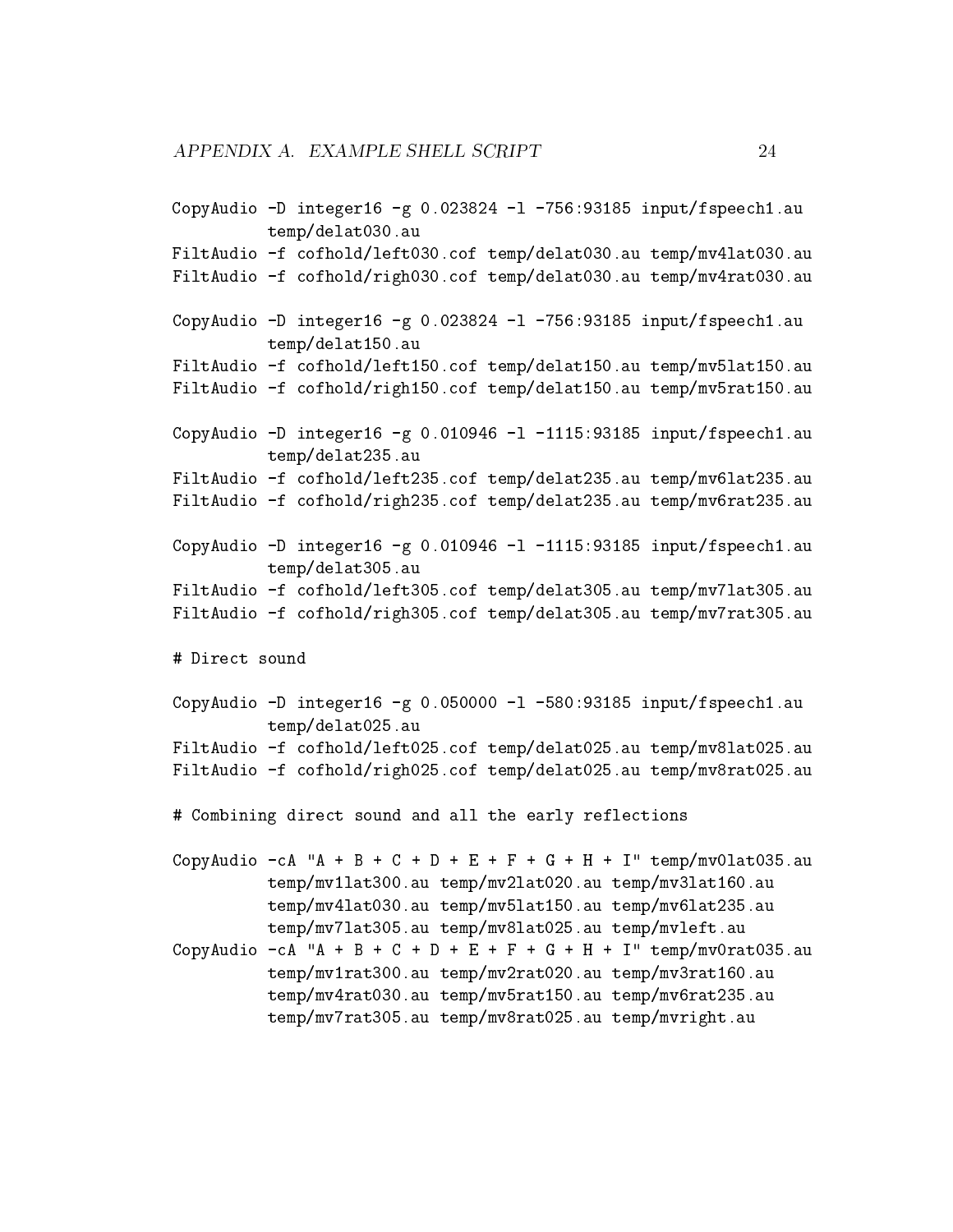```
# Convolving the combined signals with noise
FiltAudio -f cofhold/noise1b.cof temp/mvleft.au temp/leftnoise.au
FiltAudio -f cofhold/noise2b.cof temp/mvright.au temp/rightnoise.au
CopyAudio -l -1115:93185 -g 0.010946 temp/rightnoise.au
         temp/delayrnoise.au
CopyAudio -l -1115:93185 -g 0.010946 temp/leftnoise.au
         temp/delaylnoise.au
# Combining the delayed late reverberation with the original signal
CopyAudio -cA "A + B" temp/mvright.au temp/delayrnoise.au
         temp/rightnohd.au
CopyAudio -cA "A + B" temp/mvleft.au temp/delaylnoise.au
         temp/leftnohd.au
# Filtering with inverse headphone responses
FiltAudio -f cofhold/leftsenn.cof temp/leftnohd.au temp/mvlefthd.au
FiltAudio -f cofhold/righsenn.cof temp/rightnohd.au temp/mvrighthd.au
# Combining left and right signals
CopyAudio temp/mvrighthd.au temp/mvlefthd.au output/final.au
# Clean up
rm -f temp/*
```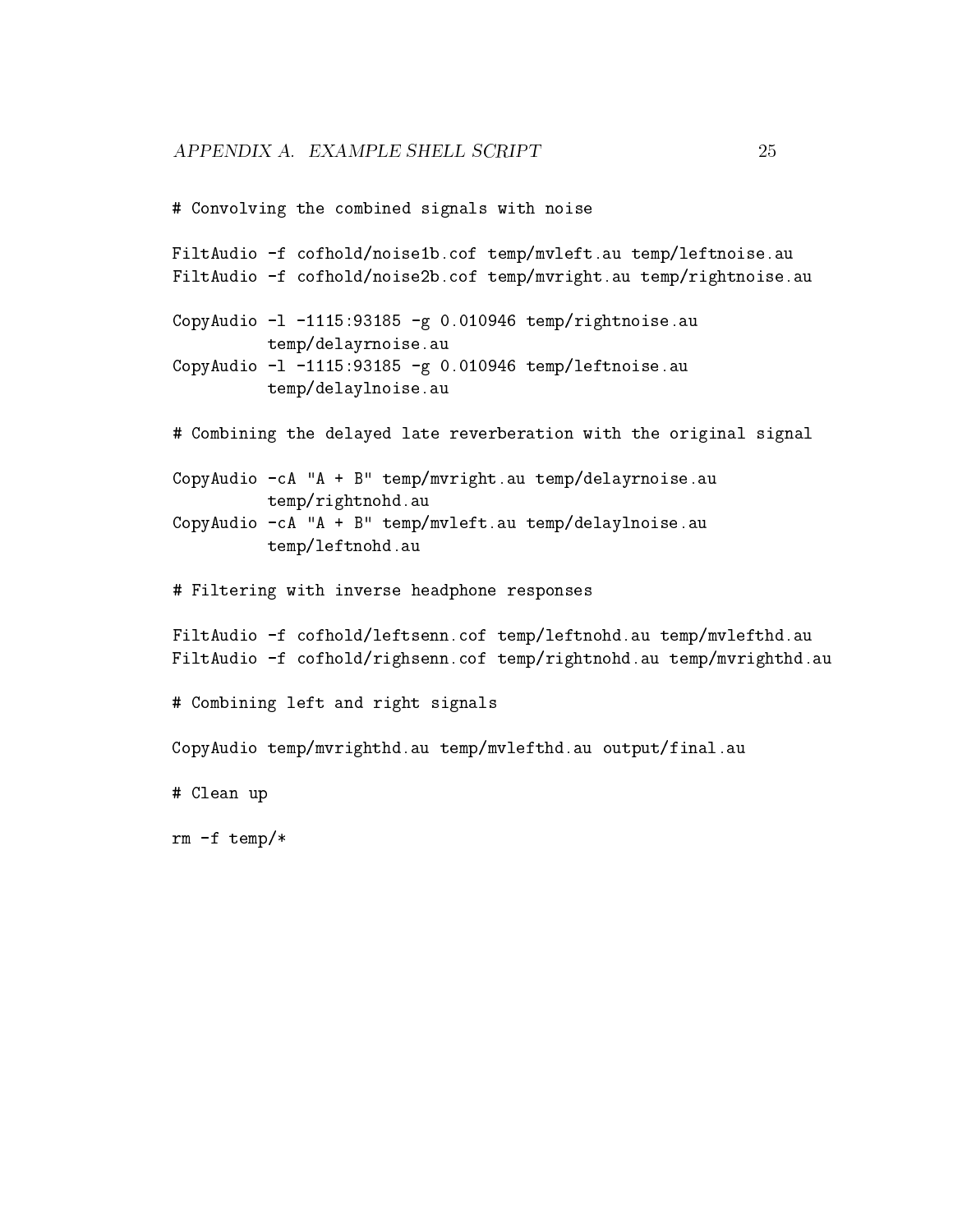# Bibliography

- [1] D. Begault. Challenges to the successful implementation of 3-D sound. Journal of the Audio Engineering Society,  $39(11):864-870$ , 1991.
- [2] D. Begault. Perceptual effects of synthetic reverberation on threedimensional audio systems. Journal of the Audio Engineering Society, 40:895-904, 1992.
- [3] D. Begault. 3-D Sound for Virtual Reality and Multimedia. AP Professional, 1994.
- [4] E. Cherry. Some experiments on the recognition of speech, with one and with two ears. Journal of the Acoustical Society of America, 25(5):975-979, 1953.
- [5] J. Egan, E. Carterette, and E. Thwing. Some factors affecting multi-channel listening. Journal of the Acoustical Society of America,  $26(5):774-782, 1954.$
- [6] B. Gardner and K. Martin. HRTF measurements of a KE-MAR dummy-head microphone. MIT Media Lab Perceptual Computing #280, Massachusetts Institute of Technology, May 1994. http://sound.media.mit.edu/KEMAR.html.
- [7] W. Gardner. The virtual acoustic room. Master's thesis, Massachusetts Institute of Technology, 1992.
- [8] M. Halikia. The Perceptual Segregation of Simultaneous Sounds. PhD thesis, McGill University, 1985.
- [9] P. Kabal. Audio file i/o routines. ftp.tsp.ee.mcgill.ca, October 1996.